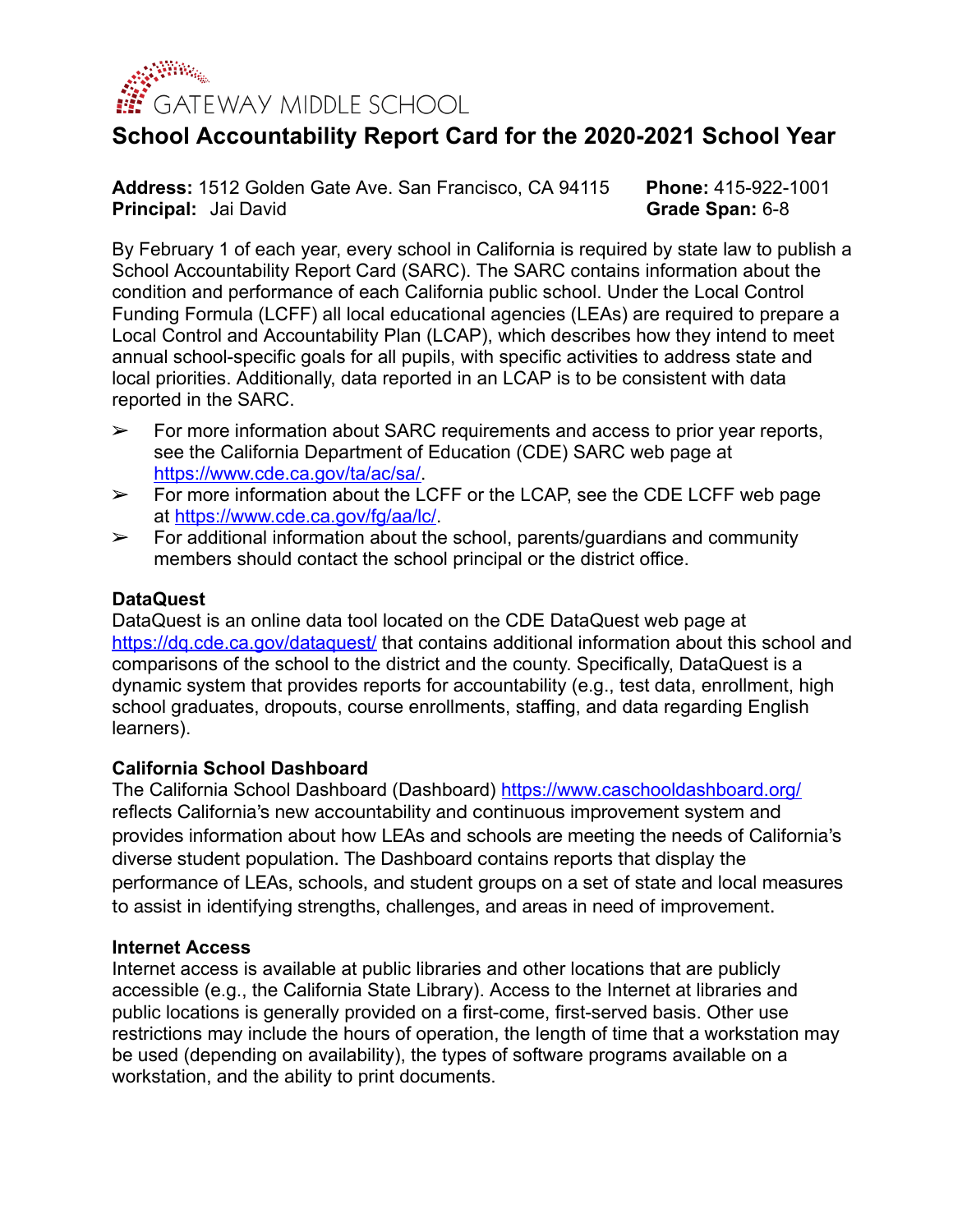# **About This School**

**Table 1: District Contact Information (School Year 2021–2022)**

| <b>Contact Information</b>      |  |  |  |  |
|---------------------------------|--|--|--|--|
| <b>Gateway Public Schools</b>   |  |  |  |  |
| 415-749-3600                    |  |  |  |  |
| Sharon Olken                    |  |  |  |  |
| solken@gatewaypublicschools.org |  |  |  |  |
| gatewaypublicschools.org        |  |  |  |  |
|                                 |  |  |  |  |

### **Table 2: School Contact Information (School Year 2021–2022)**

| <b>Entity</b>                            | <b>Contact Information</b>   |
|------------------------------------------|------------------------------|
| <b>School Name</b>                       | Gateway Middle School        |
| <b>Street</b>                            | 1512 Golden Gate Ave         |
| City, State, Zip                         | San Francisco, CA 94115      |
| <b>Phone Number</b>                      | 415-922-1001                 |
| <b>Principal</b>                         | Jai David                    |
| <b>Email Address</b>                     | jdavid@gatewaymiddle.org     |
| <b>Website</b>                           | gatewaypublicschools.org/gms |
| <b>County-District-School (CDS) Code</b> | 3868478-0123265-1267         |

### **20-21 Student Enrollment by Grade Level (School Year 2020–2021)**

| <b>Number of Students</b> |
|---------------------------|
| 137                       |
| 97                        |
| 104                       |
| 102                       |
| 303                       |
|                           |

### **20-21 Student Enrollment by Student Group (School Year 2020–2021)**

| <b>Student Group</b>                   | <b>Percent of Total Enrollment</b> |
|----------------------------------------|------------------------------------|
| <b>Female</b>                          | 51%                                |
| <b>Male</b>                            | 49%                                |
| <b>Non-Binary</b>                      | $0\%$                              |
| American Indian or Alaska Native       | $0\%$                              |
| Asian                                  | 10%                                |
| <b>Black or African American</b>       | 17%                                |
| <b>Filipino</b>                        | $1\%$                              |
| <b>Hispanic or Latino</b>              | 27%                                |
| Native Hawaiian or Pacific Islander    | $0\%$                              |
| <b>Two or More Races</b>               | 12%                                |
| White                                  | 33%                                |
| <b>English Learners</b>                | 11%                                |
| <b>Foster Youth</b>                    | $0\%$                              |
| <b>Homeless</b>                        | $0\%$                              |
| <b>Migrant</b>                         | $0\%$                              |
| <b>Socioeconomically Disadvantaged</b> | 46%                                |
| <b>Students with Disabilities</b>      | <b>20%</b>                         |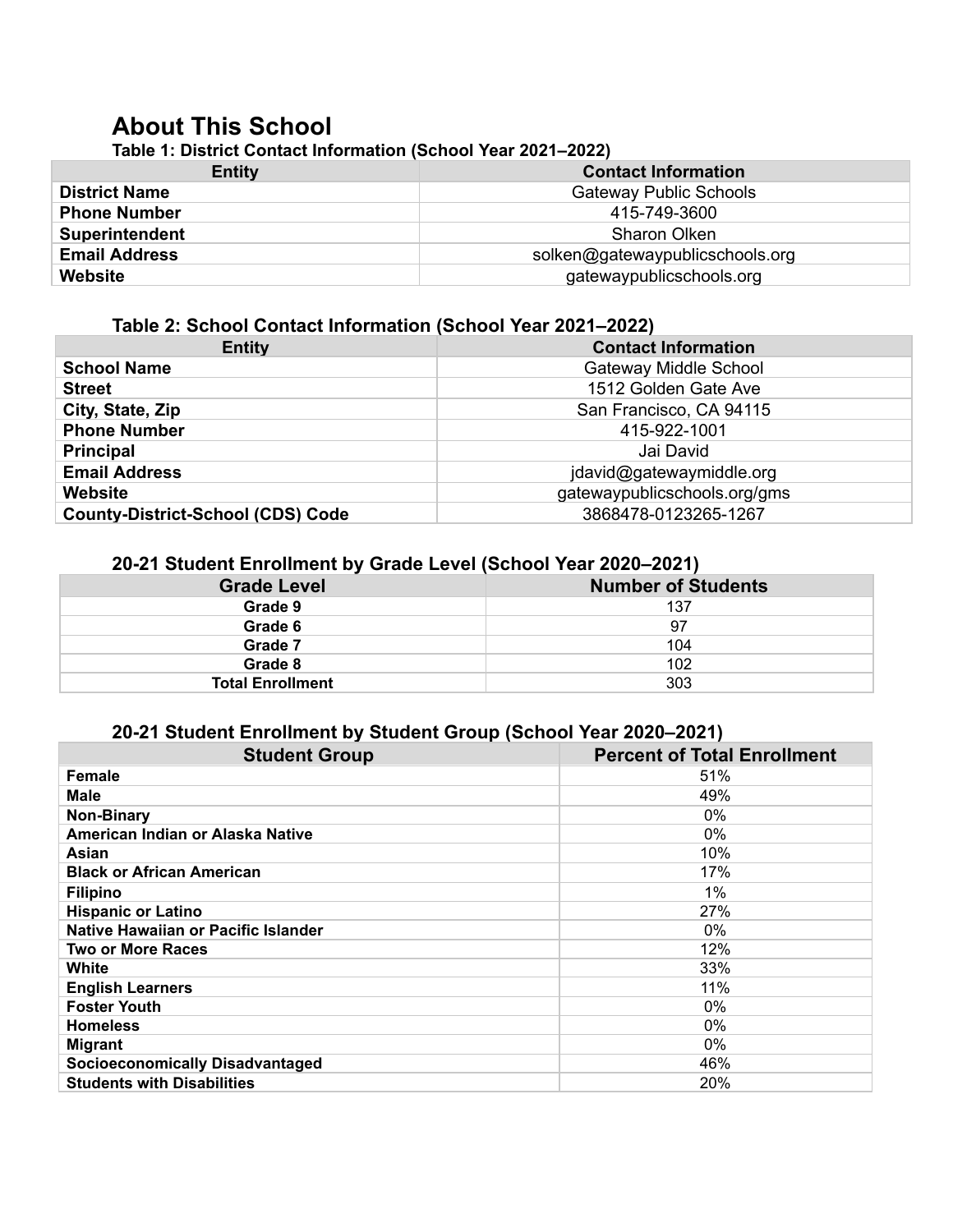### **School Description and Mission Statement (School Year 2021–2022) 20-21 School Description and Mission Statement**

Gateway Public Schools' mission is to prepare a broad range of learners for success in college and beyond. As model public charter schools, we are committed to serving a student body that reflects the diversity of San Francisco including a special emphasis on students with diagnosed learning disabilities, and helping each and every one of our students get into college and thrive. We believe that all students are capable of learning at high levels when schools pair high expectations and a school-wide understanding that students learn differently.

### **Gateway Middle School Mission Statement:**

Gateway Middle School supports and challenges all students to discover their unique potential, actively participate in their community, and develop skills and habits to achieve excellence in high school and college.

### **Gateway Middle School Vision:**

Gateway Middle School is a model, college preparatory charter school committed to academic excellence through personalized, student-centered learning. Gateway Middle School combines a rigorous academic program with an approach where the individual talents and strengths of its students are identified and supported. Working with teachers committed to our mission, Gateway Middle School students will acquire the skills, habits, and knowledge necessary for academic and personal success in a college preparatory high school, in college and in adult life.

Gateway Middle School's values of respect, responsibility, community and excellence should inspire students to take responsibility for their own learning and contribute to their communities however they can. By attending a school which fully embraces the diversity of the Bay Area, Gateway Middle School students will appreciate what they have in common with those who are different and value what they learn from one another. Gateway Middle School's curriculum ensures students are challenged, engaged in their learning, and prepared for a rigorous high school experience. All academic courses at Gateway are standards-based, incorporate Common Core State Standards, and emphasize the process of learning, commitment to community, and integrity.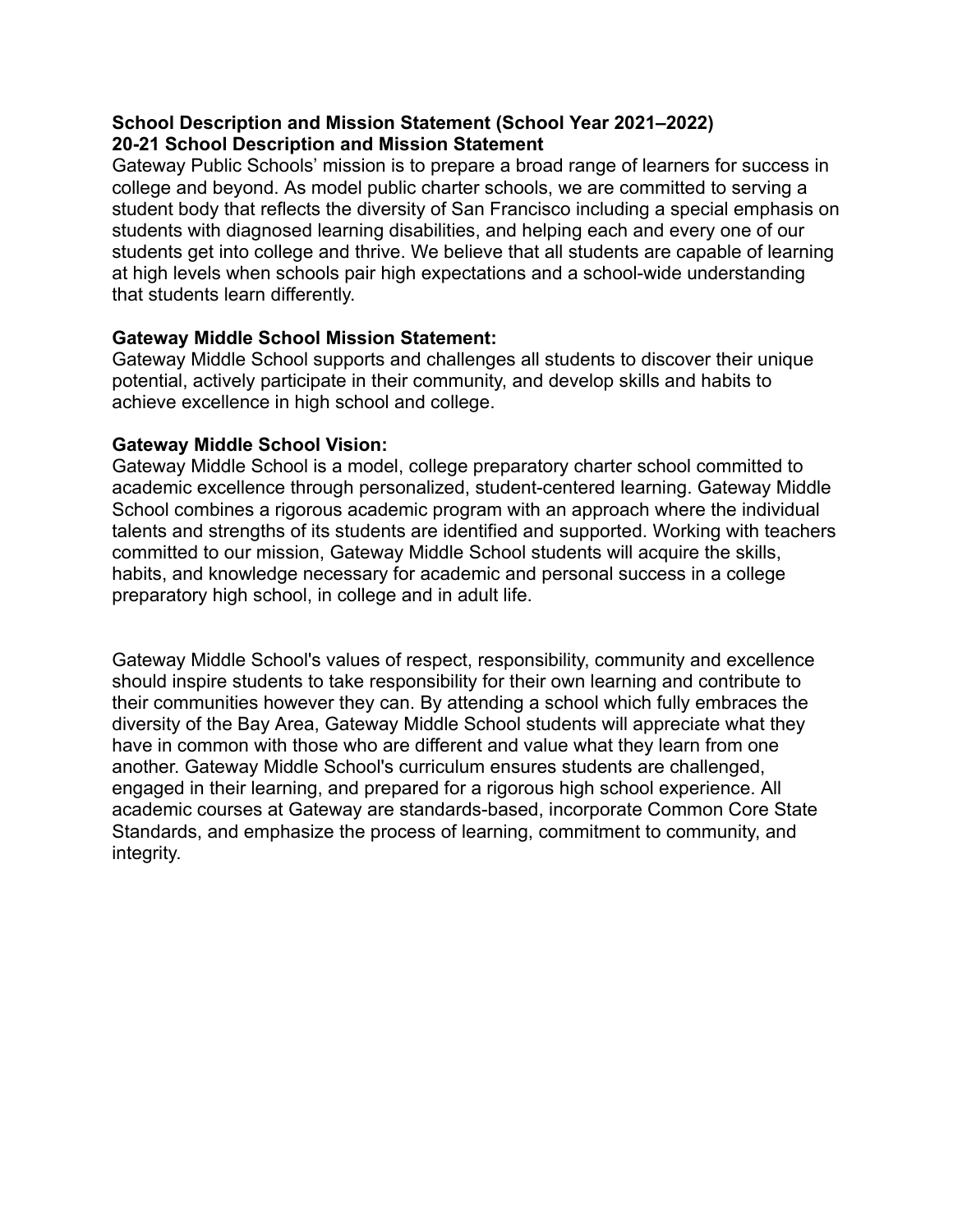# **A.Conditions of Learning**

### **Instructional Materials (School Year 2021–2022)**

*Year and month in which the data were collected:* July 2020

| <b>Subject</b>                                              | <b>Textbooks and Other</b><br><b>Instructional</b><br>Materials/year of<br><b>Adoption</b> | <b>From Most</b><br><b>Recent</b><br><b>Adoption?</b> | <b>Percent Students</b><br><b>Lacking Own</b><br><b>Assigned Copy</b> |
|-------------------------------------------------------------|--------------------------------------------------------------------------------------------|-------------------------------------------------------|-----------------------------------------------------------------------|
| <b>Reading/Language Arts</b>                                | see curriculum quide on<br>our website by grade<br>level                                   | Y                                                     | 0                                                                     |
| <b>Mathematics</b>                                          | Illustrative Math (2017)                                                                   | Y                                                     | $\overline{0}$                                                        |
| <b>Science</b>                                              | see curriculum quide on<br>our website by grade<br>level                                   | Y                                                     | $\Omega$                                                              |
| <b>History-Social Science</b>                               | TCI (2017)                                                                                 | Y                                                     | $\overline{0}$                                                        |
| <b>Foreign Language</b>                                     | see curriculum guide on<br>our website by grade<br>level                                   | Y                                                     | $\overline{0}$                                                        |
| <b>Health</b>                                               | see curriculum guide on<br>our website by grade<br>level                                   | Y                                                     | $\overline{0}$                                                        |
| <b>Visual and Performing Arts</b>                           | see curriculum guide on<br>our website by grade<br>level                                   | Y                                                     | 0                                                                     |
| <b>Science Laboratory</b><br><b>Equipment (grades 9-12)</b> | N/A                                                                                        | N/A                                                   | [DPL]                                                                 |

Note: Cells with N/A values do not require data.

### **School Facility Conditions and Planned Improvements**

The Gateway Middle School site is in overall great condition. The site is provided by San Francisco Unified who has been a great partner in maintaining and improving the campus through the years. The most recent school wide renovations occurred in 2012 with ADA improvements and updates. Janitorial services thoroughly clean all classrooms, halls and restrooms nightly as well as throughout the day. Recent improvements to the site have included an expanded play area, a school garden, and interior painting. Regular maintenance and inspection is performed weekly and as necessary.

### **School Facility Good Repair Status**

*Year and month of the most recent FIT report:* July 2021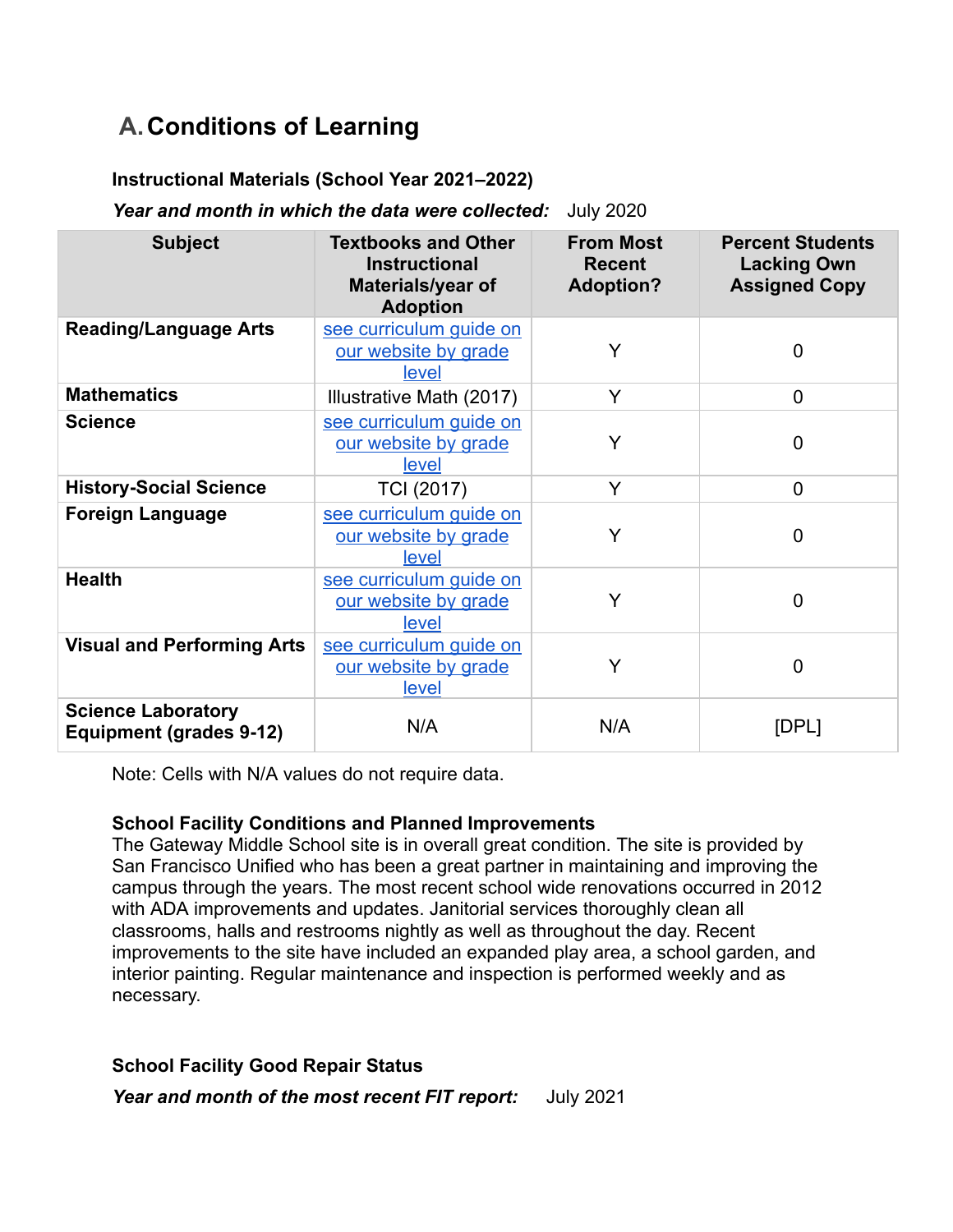| <b>System Inspected</b>                                           | <b>Rate Good</b> |
|-------------------------------------------------------------------|------------------|
| Systems: Gas Leaks, Mechanical/HVAC, Sewer                        | X                |
| <b>Interior: Interior Surfaces</b>                                | X                |
| <b>Cleanliness: Overall Cleanliness, Pest/ Vermin Infestation</b> | X                |
| <b>Electrical: Electrical</b>                                     | X                |
| <b>Restrooms/Fountains: Restrooms, Sinks/ Fountains</b>           | X                |
| <b>Safety: Fire Safety, Hazardous Materials</b>                   | X                |
| <b>Structural: Structural Damage, Roofs</b>                       | X                |
| External: Playground/School Grounds, Windows/ Doors/Gates/Fences  | X                |

### **Overall Facility Rate**

# *Year and month of the most recent FIT report:* July 2021

**Overall Rating**

| .xemplary<br>EYA       | .<br><u></u> | ---           |
|------------------------|--------------|---------------|
| $\sim$<br>⊶י<br>◡<br>_ | ້<br>-       | <u>.</u><br>- |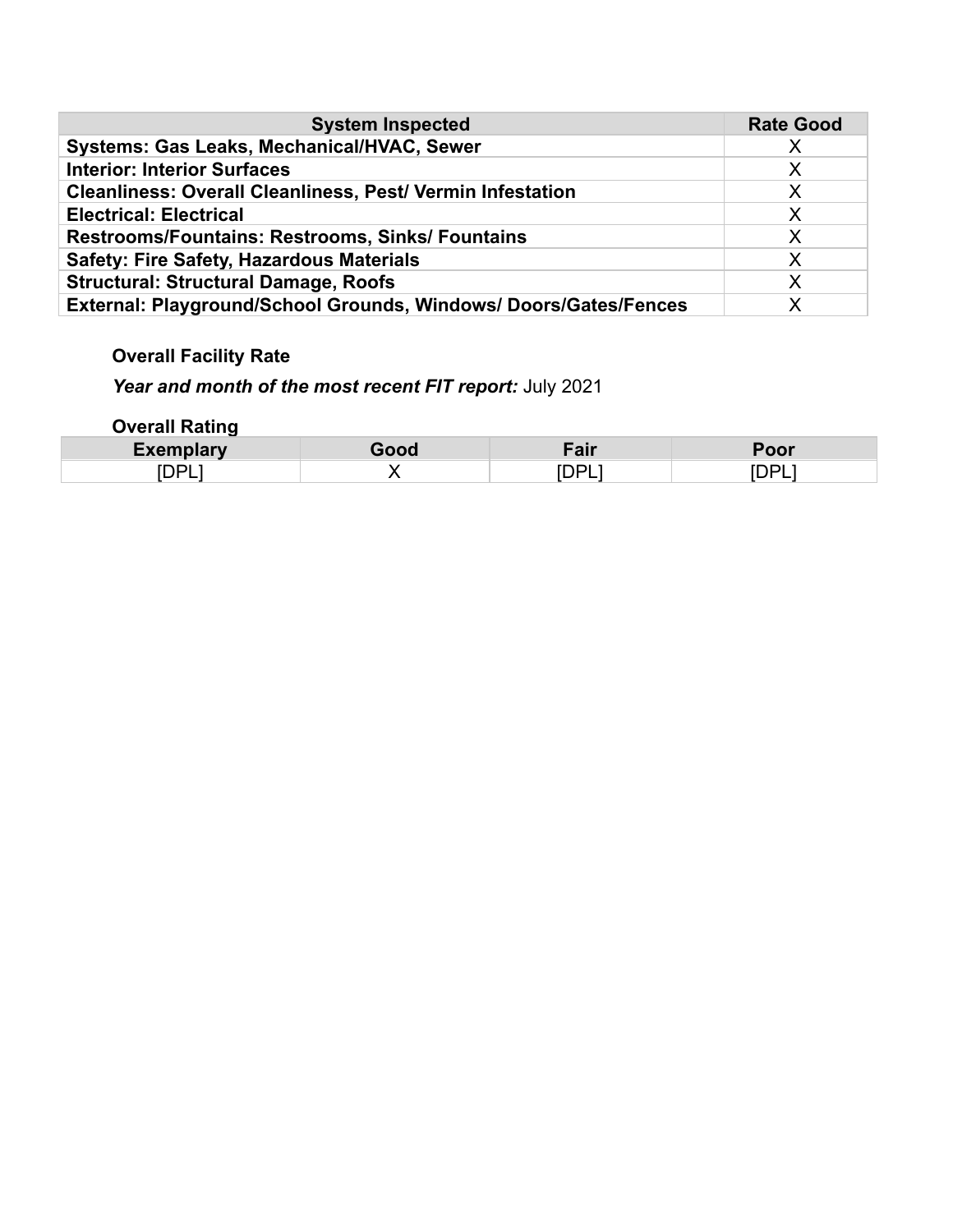# **B.Pupil Outcomes**

### **State Priority: Pupil Achievement**

The SARC provides the following information relevant to the State priority: Pupil Achievement (Priority 4):

● **Statewide assessments** (i.e., California Assessment of Student Performance and Progress [CAASPP] System includes the Smarter Balanced Summative Assessments for students in the general education population and the California Alternate Assessments [CAAs] for English language arts/literacy [ELA] and mathematics given in grades three through eight and grade eleven. Only eligible students may participate in the administration of the CAAs. CAAs items are aligned with alternate achievement standards, which are linked with the Common Core State Standards [CCSS] for students with the most significant cognitive disabilities).

The CAASPP System encompasses the following assessments and student participation requirements:

- 1. **Smarter Balanced Summative Assessments and CAAs for ELA** in grades three through eight and grade eleven.
- 2. **Smarter Balanced Summative Assessments and CAAs for mathematics** in grades three through eight and grade eleven.
- 3. **California Science Test (CAST) and CAAs for Science** in grades five, eight, and once in high school (i.e., grade ten, eleven, or twelve).
- **SARC Reporting in the 2020–2021 School Year Only**

Where the most viable option, LEAs were required to administer the statewide summative assessments for ELA and mathematics. Where a statewide summative assessment was not the most viable option for the LEA (or for one or more grade-level[s] within the LEA) due to the pandemic, LEAs were allowed to report results from a different assessment that met the criteria established by the State Board of Education (SBE) on March 16, 2021. The assessments were required to be:

- o Aligned with CA CCSS for ELA and mathematics;
- o Available to students in grades 3 through 8, and grade 11; and
- o Uniformly administered across a grade, grade span, school, or district to all eligible students.
- **Options:** Note that the CAAs could only be administered in-person following health and safety requirements. If it was not viable for the LEA to administer the CAAs in person with health and safety guidelines in place, the LEA was directed to not administer the tests. There were no other assessment options available for the CAAs. Schools administered the Smarter Balanced Summative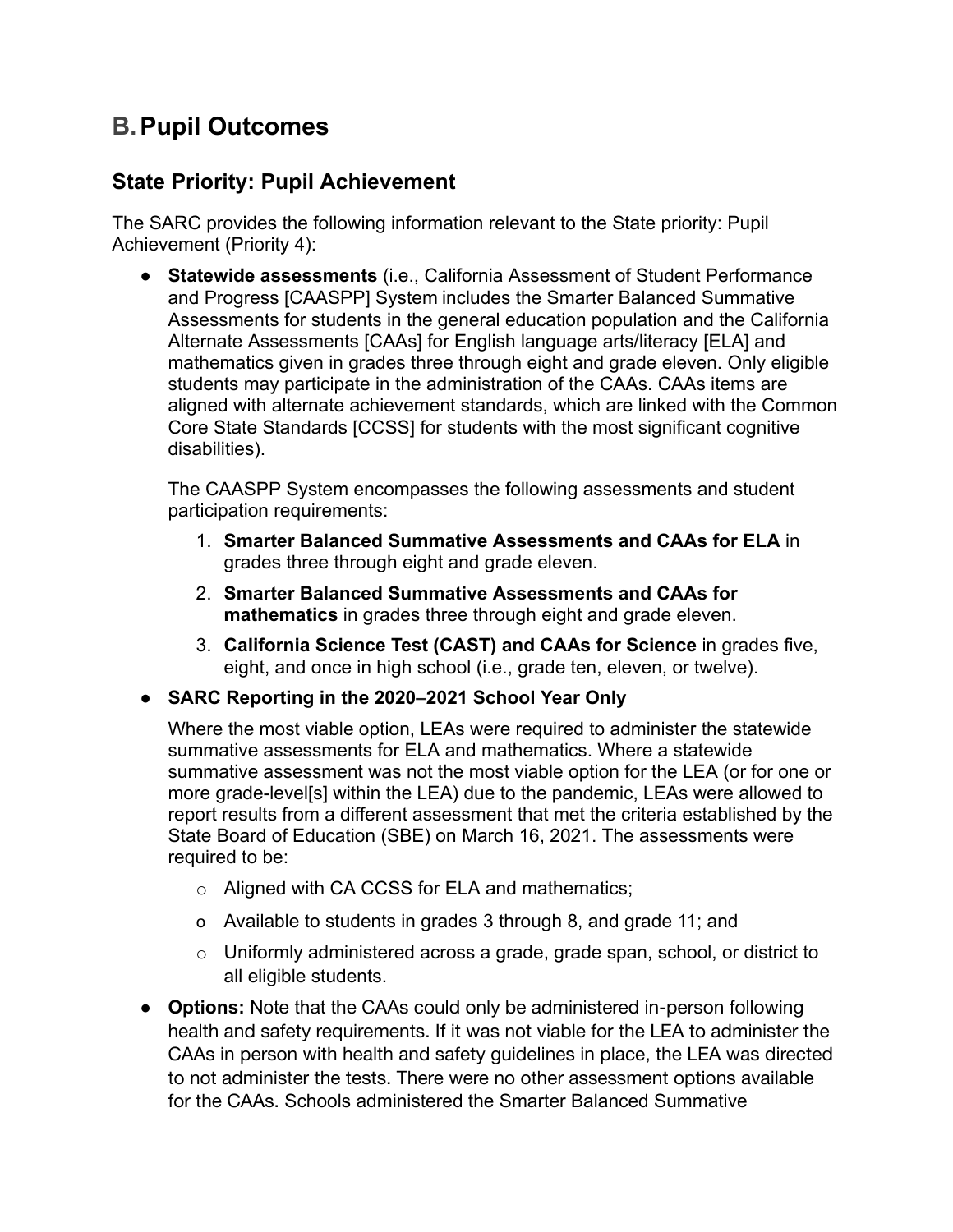Assessments for ELA and mathematics, other assessments that meet the SBE criteria, or a combination of both, and they could only choose one of the following:

- o Smarter Balanced ELA and mathematics summative assessments;
- o Other assessments meeting the SBE criteria; or
- o Combination of Smarter Balanced ELA and mathematics summative assessments and other assessments.
- **College and Career Ready:** The percentage of students who have successfully completed courses that satisfy the requirements for entrance to the University of California and the California State University, or career technical education sequences or programs of study.

### **CAASPP Test Results in ELA and Mathematics for All Students Grades Three through Eight and Grade Eleven taking and completing a state-administered assessment**

**Percentage of Students Meeting or Exceeding the State Standard**

| <b>Subject</b>                                                                 | <b>School</b><br>2019-20<br><b>20</b> | <b>School</b><br>$2020 - 20$<br>21 | <b>District</b><br>$2019 - 20$<br>20 | <b>District</b><br>$2020 - 20$<br>21 | <b>State</b><br>$2019 - 20$<br><b>20</b> | <b>State</b><br>$2020 - 20$<br>21 |
|--------------------------------------------------------------------------------|---------------------------------------|------------------------------------|--------------------------------------|--------------------------------------|------------------------------------------|-----------------------------------|
| <b>English Language</b><br><b>Arts/Literacy</b><br>$\left($ grades 3-8 and 11) | N/A                                   | N/A                                | N/A                                  | N/A                                  | N/A                                      | N/A                               |
| <b>Mathematics</b><br>$\left($ grades 3-8 and 11)                              | N/A                                   | N/A                                | N/A                                  | N/A                                  | N/A                                      | N/A                               |

Note: The 2019–2020 data cells with N/A values indicate that the 2019–2020 data are not available due to the COVID-19 pandemic and resulting summative test suspension. The Executive Order N-30-20 was issued which waived the assessment, accountability, and reporting requirements for the 2019–2020 school year.

Note: The 2020–2021 data cells have N/A values because these data are not comparable to other year data due to the COVID-19 pandemic during the 2020–2021 school year. Where the CAASPP assessments in ELA and/or mathematics is not the most viable option, the LEAs were allowed to administer local assessments. Therefore, the 2020–2021 data between school years for the school, district, state are not an accurate comparison. As such, it is inappropriate to compare results of the 2020–2021 school year to other school years.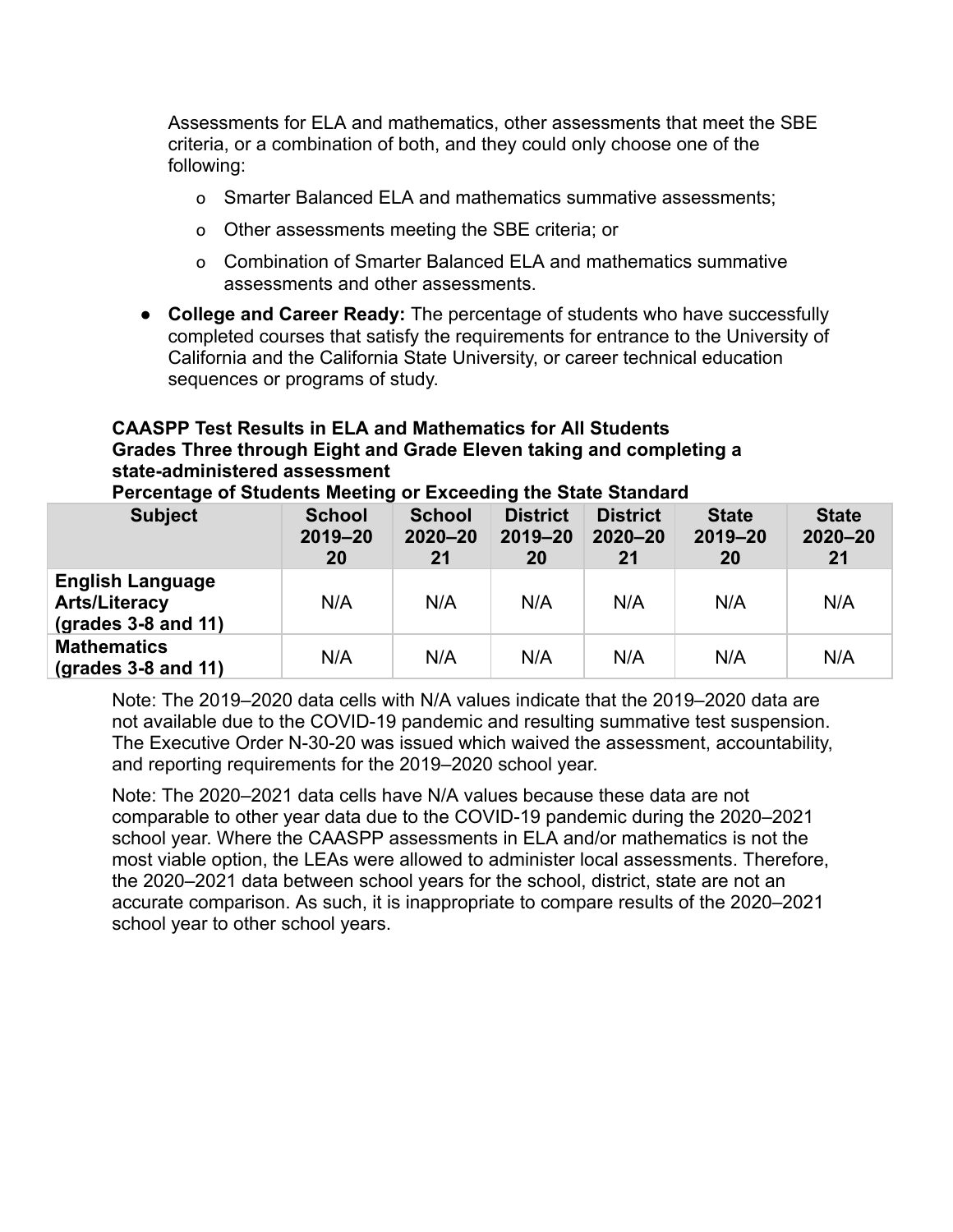### **CAASPP Test Results in ELA by Student Group for students taking and completing a state-administered assessment Grades Three through Eight and Grade Eleven (School Year 2020–2021)**

| <b>Student Group</b>                                                     | <b>Total</b><br><b>Enrollm</b><br>ent | <b>Number</b><br><b>Tested</b> | <b>Percent</b><br><b>Tested</b> | <b>Percent</b><br><b>Not Tested</b> | <b>Percent</b><br>Met or<br><b>Exceeded</b> |
|--------------------------------------------------------------------------|---------------------------------------|--------------------------------|---------------------------------|-------------------------------------|---------------------------------------------|
| <b>All Students</b>                                                      | 303                                   | <b>NT</b>                      | <b>NT</b>                       | <b>NT</b>                           | <b>NT</b>                                   |
| <b>Female</b>                                                            | 155                                   | <b>NT</b>                      | <b>NT</b>                       | <b>NT</b>                           | <b>NT</b>                                   |
| <b>Male</b>                                                              | 148                                   | <b>NT</b>                      | <b>NT</b>                       | <b>NT</b>                           | <b>NT</b>                                   |
| American Indian or Alaska<br><b>Native</b>                               | $\overline{0}$                        | $\overline{0}$                 | $\overline{0}$                  | $\overline{0}$                      | $\overline{0}$                              |
| <b>Asian</b>                                                             | 19                                    | <b>NT</b>                      | <b>NT</b>                       | <b>NT</b>                           | <b>NT</b>                                   |
| <b>Black or African American</b>                                         | 29                                    | <b>NT</b>                      | <b>NT</b>                       | <b>NT</b>                           | <b>NT</b>                                   |
| <b>Filipino</b>                                                          | $\overline{\phantom{0}}$              | <b>NT</b>                      | <b>NT</b>                       | <b>NT</b>                           | <b>NT</b>                                   |
| <b>Hispanic or Latino</b>                                                | 85                                    | <b>NT</b>                      | <b>NT</b>                       | <b>NT</b>                           | <b>NT</b>                                   |
| <b>Native Hawaiian or Pacific</b><br><b>Islander</b>                     | $\overline{0}$                        | $\mathbf 0$                    | $\mathbf 0$                     | $\overline{0}$                      | $\mathbf 0$                                 |
| <b>Two or More Races</b>                                                 | 107                                   | <b>NT</b>                      | <b>NT</b>                       | <b>NT</b>                           | <b>NT</b>                                   |
| White                                                                    | 61                                    | <b>NT</b>                      | <b>NT</b>                       | <b>NT</b>                           | <b>NT</b>                                   |
| <b>English Learners</b>                                                  | 31                                    | <b>NT</b>                      | <b>NT</b>                       | NT.                                 | <b>NT</b>                                   |
| <b>Foster Youth</b>                                                      | $\overline{\phantom{0}}$              | <b>NT</b>                      | <b>NT</b>                       | <b>NT</b>                           | <b>NT</b>                                   |
| <b>Homeless</b>                                                          | $\overline{0}$                        | $\mathbf 0$                    | $\mathbf 0$                     | $\mathbf 0$                         | $\mathbf 0$                                 |
| <b>Military</b>                                                          | $\overline{0}$                        | $\overline{0}$                 | $\overline{0}$                  | $\overline{0}$                      | $\mathbf 0$                                 |
| Socioeconomically<br><b>Disadvantaged</b>                                | 143                                   | <b>NT</b>                      | <b>NT</b>                       | <b>NT</b>                           | <b>NT</b>                                   |
| <b>Students Receiving</b><br><b>Migrant Education</b><br><b>Services</b> | $\overline{0}$                        | $\overline{0}$                 | $\mathbf 0$                     | $\overline{0}$                      | $\overline{0}$                              |
| <b>Students with Disabilities</b>                                        | 56                                    | <b>NT</b>                      | <b>NT</b>                       | <b>NT</b>                           | <b>NT</b>                                   |

Note: N/T values indicate that this school did not test students using the CAASPP for ELA.

Note: Double dashes (--) appear in the table when the number of students is ten or less, either because the number of students in this category is too small for statistical accuracy or to protect student privacy.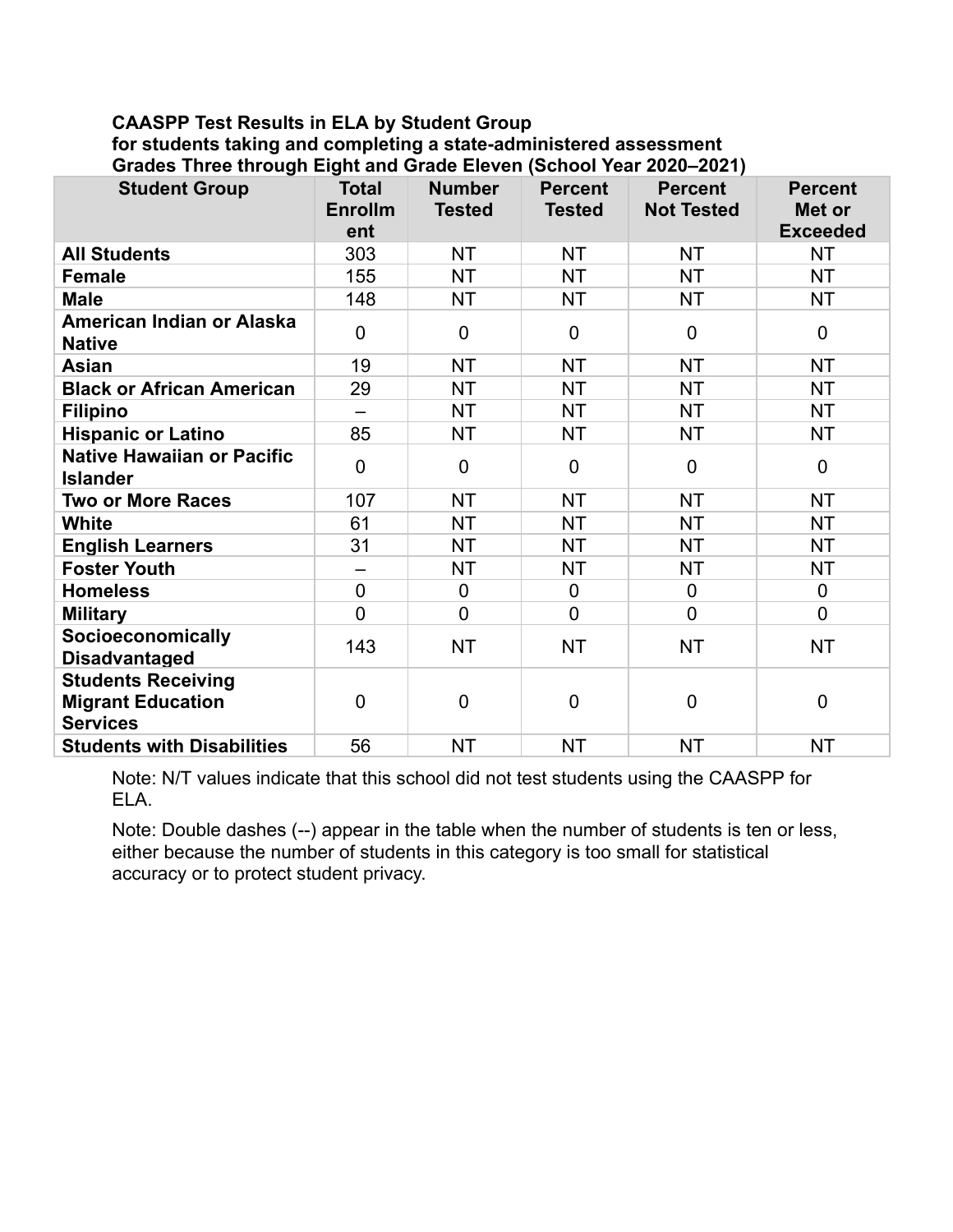### **CAASPP Test Results in Mathematics by Student Group for students taking and completing a state-administered assessment Grades Three through Eight and Grade Eleven (School Year 2020–2021)**

| <b>Student Group</b>                                                     | <b>Total</b><br><b>Enrollment</b> | <b>Number</b><br><b>Tested</b> | <b>Percent</b><br><b>Tested</b> | <b>Percent</b><br><b>Not Tested</b> | <b>Percent</b><br>Met or<br><b>Exceeded</b> |
|--------------------------------------------------------------------------|-----------------------------------|--------------------------------|---------------------------------|-------------------------------------|---------------------------------------------|
| <b>All Students</b>                                                      | 303                               | <b>NT</b>                      | <b>NT</b>                       | <b>NT</b>                           | NT                                          |
| <b>Female</b>                                                            | 155                               | <b>NT</b>                      | <b>NT</b>                       | <b>NT</b>                           | <b>NT</b>                                   |
| <b>Male</b>                                                              | 148                               | <b>NT</b>                      | <b>NT</b>                       | <b>NT</b>                           | <b>NT</b>                                   |
| American Indian or<br><b>Alaska Native</b>                               | $\mathbf 0$                       | $\mathbf 0$                    | $\mathbf 0$                     | $\mathbf 0$                         | $\mathbf 0$                                 |
| <b>Asian</b>                                                             | 19                                | <b>NT</b>                      | <b>NT</b>                       | <b>NT</b>                           | <b>NT</b>                                   |
| <b>Black or African</b><br>American                                      | 29                                | <b>NT</b>                      | <b>NT</b>                       | <b>NT</b>                           | <b>NT</b>                                   |
| <b>Filipino</b>                                                          | $\overline{\phantom{0}}$          | <b>NT</b>                      | <b>NT</b>                       | <b>NT</b>                           | <b>NT</b>                                   |
| <b>Hispanic or Latino</b>                                                | 85                                | <b>NT</b>                      | <b>NT</b>                       | <b>NT</b>                           | <b>NT</b>                                   |
| <b>Native Hawaiian or</b><br><b>Pacific Islander</b>                     | $\overline{0}$                    | $\overline{0}$                 | $\overline{0}$                  | $\overline{0}$                      | $\overline{0}$                              |
| <b>Two or More Races</b>                                                 | 107                               | <b>NT</b>                      | <b>NT</b>                       | <b>NT</b>                           | <b>NT</b>                                   |
| <b>White</b>                                                             | 61                                | <b>NT</b>                      | <b>NT</b>                       | <b>NT</b>                           | <b>NT</b>                                   |
| <b>English Learners</b>                                                  | 31                                | <b>NT</b>                      | <b>NT</b>                       | <b>NT</b>                           | <b>NT</b>                                   |
| <b>Foster Youth</b>                                                      | $\qquad \qquad -$                 | <b>NT</b>                      | <b>NT</b>                       | <b>NT</b>                           | NT.                                         |
| <b>Homeless</b>                                                          | $\mathbf 0$                       | $\mathbf 0$                    | $\mathbf 0$                     | $\mathbf 0$                         | $\mathbf 0$                                 |
| <b>Military</b>                                                          | $\overline{0}$                    | $\overline{0}$                 | $\overline{0}$                  | $\overline{0}$                      | $\overline{0}$                              |
| Socioeconomically<br><b>Disadvantaged</b>                                | 143                               | <b>NT</b>                      | <b>NT</b>                       | <b>NT</b>                           | <b>NT</b>                                   |
| <b>Students Receiving</b><br><b>Migrant Education</b><br><b>Services</b> | $\overline{0}$                    | $\overline{0}$                 | $\overline{0}$                  | $\overline{0}$                      | $\mathbf 0$                                 |
| <b>Students with Disabilities</b>                                        | 56                                | <b>NT</b>                      | <b>NT</b>                       | <b>NT</b>                           | <b>NT</b>                                   |

Note: N/T values indicate that this school did not test students using the CAASPP for Mathematics.

Note: Double dashes (--) appear in the table when the number of students is ten or less, either because the number of students in this category is too small for statistical accuracy or to protect student privacy.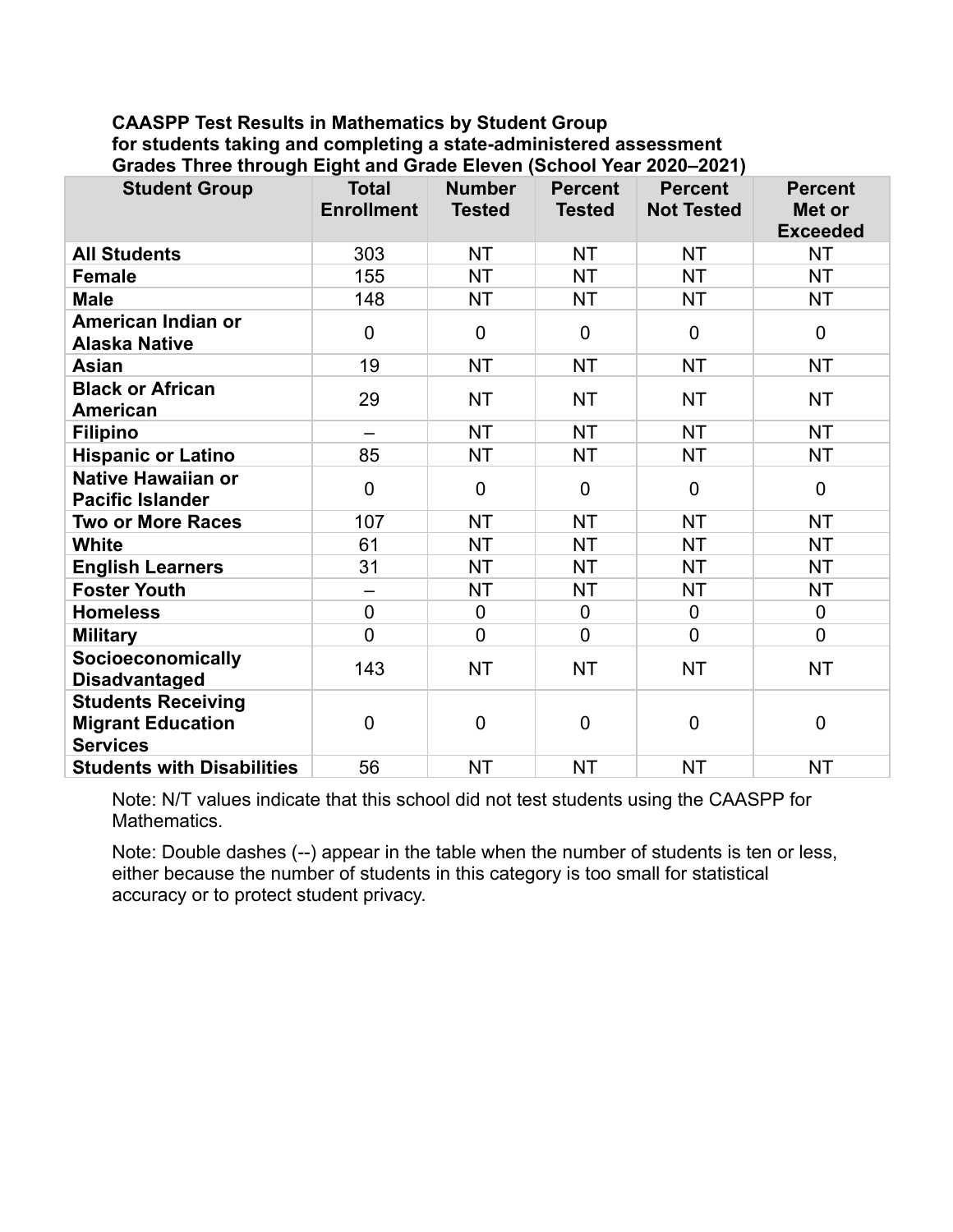### **Local Assessment Test Results in ELA by Student Group Assessment Name(s): NWEA MAP**

| Ulauto Tilltt ullvuğlı Liğik anu Olaut Litveli (Ochool Teal Zuzu-Zuz I)  |                                   |                                |                                 |                                     |                                                            |
|--------------------------------------------------------------------------|-----------------------------------|--------------------------------|---------------------------------|-------------------------------------|------------------------------------------------------------|
| <b>Student Group</b>                                                     | <b>Total</b><br><b>Enrollment</b> | <b>Number</b><br><b>Tested</b> | <b>Percent</b><br><b>Tested</b> | <b>Percent</b><br><b>Not Tested</b> | <b>Percent</b><br><b>At or Above</b><br><b>Grade Level</b> |
| <b>All Students</b>                                                      | 303                               | 265                            | 87%                             | 13%                                 | 46%                                                        |
| <b>Female</b>                                                            | 155                               | 138                            | 89%                             | 11%                                 | 48%                                                        |
| <b>Male</b>                                                              | 148                               | 127                            | 86%                             | 14%                                 | 44%                                                        |
| American Indian or<br><b>Alaska Native</b>                               | $\overline{0}$                    | $\overline{0}$                 | 0                               | $\mathbf 0$                         | $\mathbf 0$                                                |
| Asian                                                                    | 30                                | 29                             | 97%                             | 3%                                  | 55%                                                        |
| <b>Black or African</b><br><b>American</b>                               | 48                                | 35                             | 73%                             | 27%                                 | 31%                                                        |
| <b>Filipino</b>                                                          |                                   | $\qquad \qquad -$              |                                 |                                     |                                                            |
| <b>Hispanic or Latino</b>                                                | 83                                | 71                             | 86%                             | 14%                                 | 35%                                                        |
| <b>Native Hawaiian or</b><br><b>Pacific Islander</b>                     | $\overline{0}$                    | $\mathbf 0$                    | $\mathbf 0$                     | $\mathbf 0$                         | $\pmb{0}$                                                  |
| <b>Two or More Races</b>                                                 | 41                                | 39                             | 95%                             | 5%                                  | 46%                                                        |
| <b>White</b>                                                             | 99                                | 91                             | 92%                             | 8%                                  | 58%                                                        |
| <b>English Learners</b>                                                  | 32                                | 30                             | 94%                             | 6%                                  | 23%                                                        |
| <b>Foster Youth</b>                                                      | $\overline{0}$                    | $\mathbf 0$                    | $\pmb{0}$                       | $\mathbf 0$                         | $\boldsymbol{0}$                                           |
| <b>Homeless</b>                                                          | $\overline{0}$                    | $\overline{0}$                 | 0                               | $\mathbf 0$                         | $\mathbf 0$                                                |
| <b>Military</b>                                                          | $\overline{0}$                    | $\overline{0}$                 | $\overline{0}$                  | $\mathbf 0$                         | $\mathbf 0$                                                |
| Socioeconomically<br><b>Disadvantaged</b>                                | 140                               | 118                            | 84%                             | 16%                                 | 31%                                                        |
| <b>Students Receiving</b><br><b>Migrant Education</b><br><b>Services</b> | $\overline{0}$                    | $\mathbf 0$                    | $\mathbf 0$                     | 0                                   | 0                                                          |
| <b>Students with</b><br><b>Disabilities</b>                              | 56                                | 45                             | 80%                             | 20%                                 | 31%                                                        |

**Grades Three through Eight and Grade Eleven (School Year 2020–2021)**

\*At or above the grade-level standard in the context of the local assessment administered.

Note: LEAs/schools will populate this table for schools in cases where the school administered a local assessment.

Note: LEAs/schools will populate double dashes (--) in this table when the number of students is ten or less, either because the number of students in this category is too small for statistical accuracy or to protect student privacy.

Note: In cases where the school administered only the CAASPP assessment, LEAs/schools will populate this table with "N/A" values in all cells, meaning this table is Not Applicable for this school.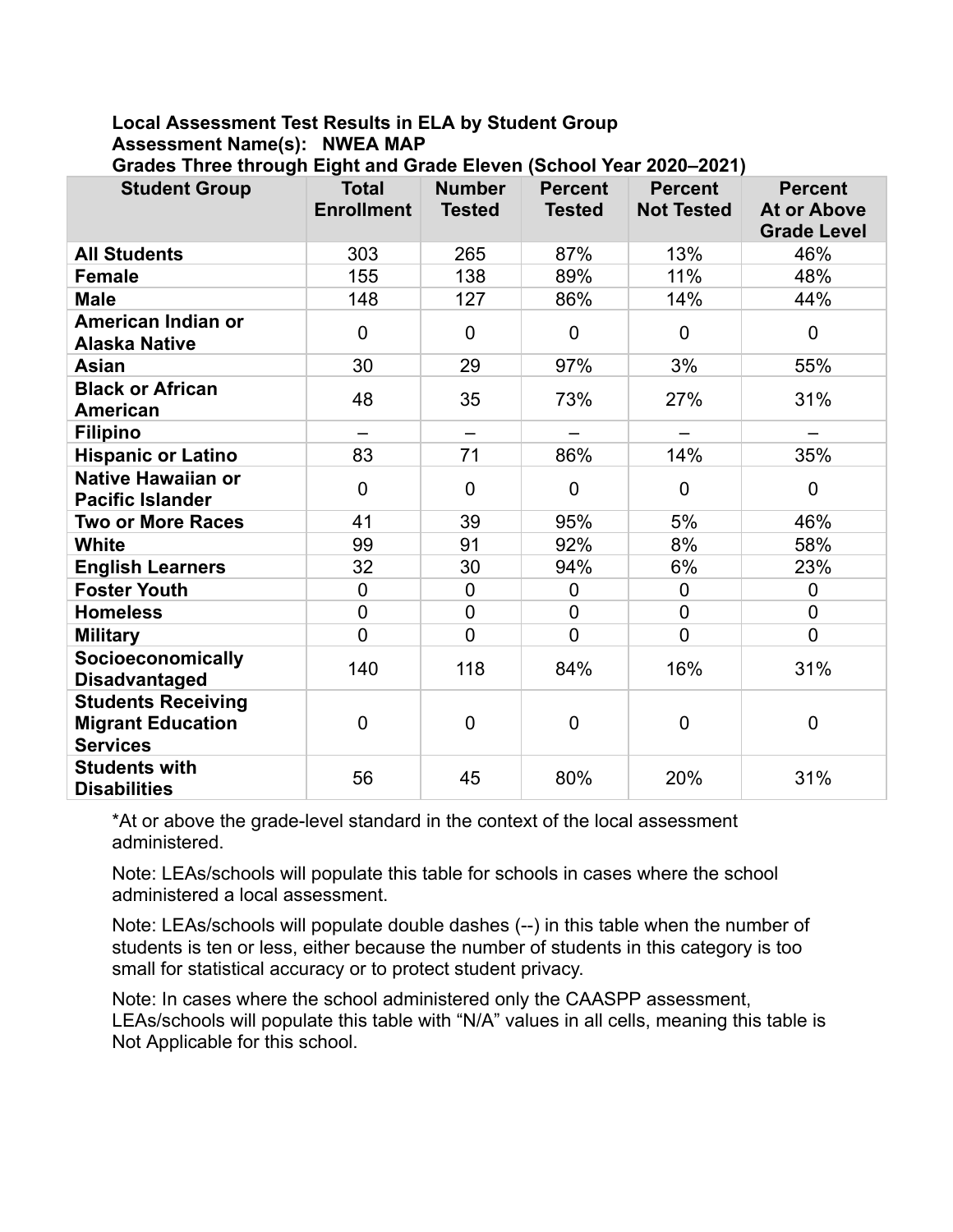### **Local Assessment Test Results in Mathematics by Student Group Assessment Name(s): NWEA MAP**

| <b>Student Group</b>                                                     | <b>Total</b><br><b>Enrollment</b> | <b>Number</b><br><b>Tested</b> | <b>Percent</b><br><b>Tested</b> | <b>Percent</b><br><b>Not Tested</b> | <b>Percent</b><br><b>At or Above</b><br><b>Grade Level</b> |
|--------------------------------------------------------------------------|-----------------------------------|--------------------------------|---------------------------------|-------------------------------------|------------------------------------------------------------|
| <b>All Students</b>                                                      | 303                               | 256                            | 85%                             | 15%                                 | 54%                                                        |
| <b>Female</b>                                                            | 155                               | 131                            | 85%                             | 15%                                 | 56%                                                        |
| <b>Male</b>                                                              | 148                               | 125                            | 84%                             | 16%                                 | 52%                                                        |
| American Indian or<br><b>Alaska Native</b>                               | $\mathbf 0$                       | $\overline{0}$                 | $\overline{0}$                  | $\mathbf 0$                         | $\overline{0}$                                             |
| <b>Asian</b>                                                             | 30                                | 30                             | 100%                            | $\overline{0}$                      | 77%                                                        |
| <b>Black or African</b><br><b>American</b>                               | 48                                | 37                             | 77%                             | 23%                                 | 22%                                                        |
| <b>Filipino</b>                                                          |                                   |                                |                                 |                                     |                                                            |
| <b>Hispanic or Latino</b>                                                | 83                                | 67                             | 81%                             | 19%                                 | 33%                                                        |
| <b>Native Hawaiian or Pacific</b><br><b>Islander</b>                     | 0                                 | $\overline{0}$                 | $\Omega$                        | $\mathbf 0$                         | $\overline{0}$                                             |
| <b>Two or More Races</b>                                                 | 41                                | 37                             | 90%                             | 10%                                 | 59%                                                        |
| <b>White</b>                                                             | 99                                | 84                             | 85%                             | 15%                                 | 75%                                                        |
| <b>English Learners</b>                                                  | 32                                | 29                             | 91%                             | 9%                                  | 28%                                                        |
| <b>Foster Youth</b>                                                      | $\overline{0}$                    | $\overline{0}$                 | $\overline{0}$                  | $\overline{0}$                      | $\Omega$                                                   |
| <b>Homeless</b>                                                          | 0                                 | $\overline{0}$                 | $\overline{0}$                  | $\mathbf 0$                         | $\overline{0}$                                             |
| <b>Military</b>                                                          | $\overline{0}$                    | $\overline{0}$                 | $\overline{0}$                  | $\overline{0}$                      | $\overline{0}$                                             |
| Socioeconomically<br><b>Disadvantaged</b>                                | 140                               | 118                            | 84%                             | 16%                                 | 39%                                                        |
| <b>Students Receiving</b><br><b>Migrant Education</b><br><b>Services</b> | 0                                 | 0                              | $\Omega$                        | $\overline{0}$                      | $\overline{0}$                                             |
| <b>Students with Disabilities</b>                                        | 56                                | 44                             | 79%                             | 21%                                 | 20%                                                        |

**Grades Three through Eight and Grade Eleven (School Year 2020–2021)**

\*At or above the grade-level standard in the context of the local assessment administered.

Note: LEAs/schools will populate this table for schools in cases where the school administered a local assessment.

Note: LEAs/schools will populate double dashes (--) in this table when the number of students is ten or less, either because the number of students in this category is too small for statistical accuracy or to protect student privacy.

Note: In cases where the school administered only the CAASPP assessment, LEAs/schools will populate this table with "N/A" values in all cells, meaning this table is Not Applicable for this school.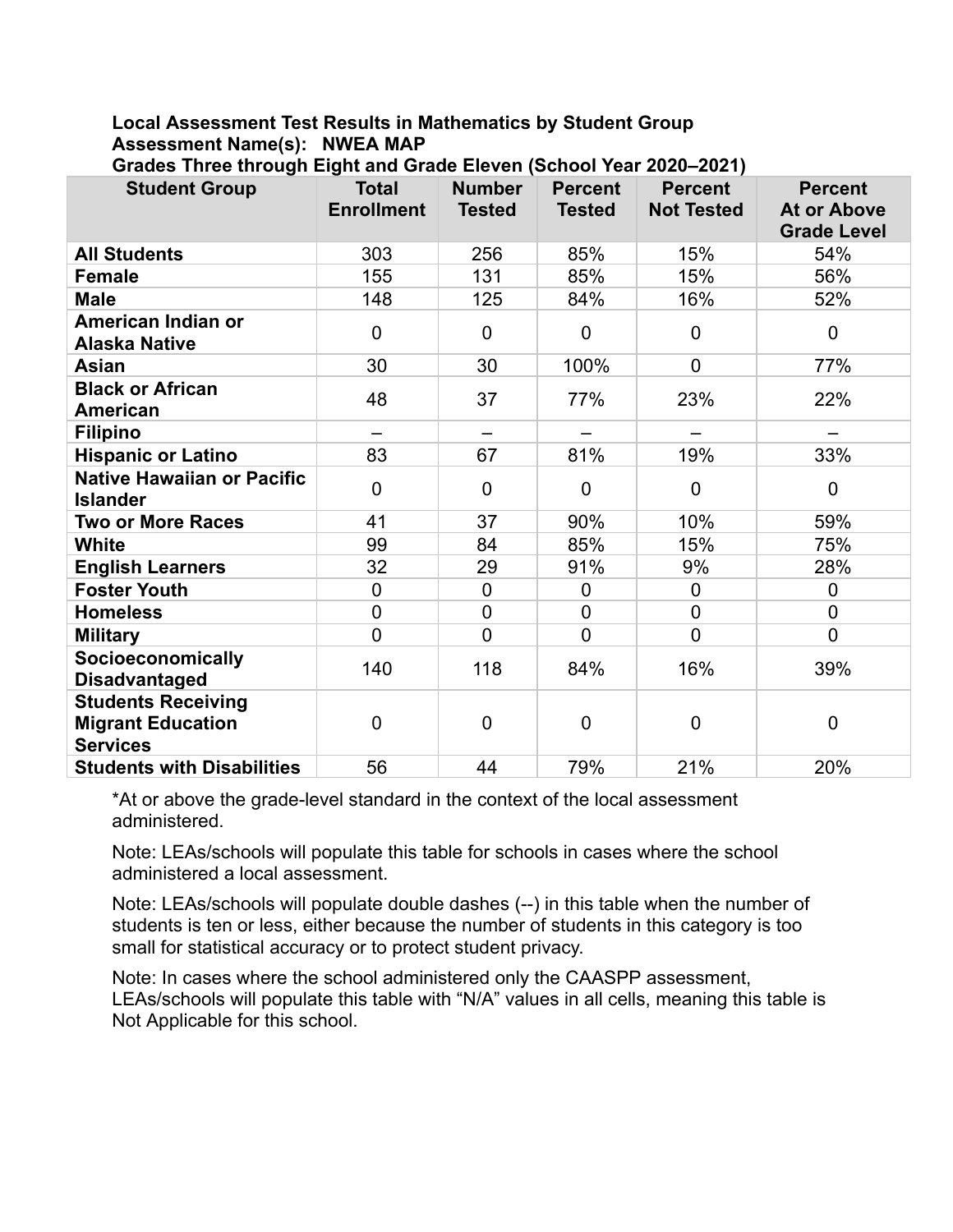# **CAASPP Test Results in Science for All Students Grades Five, Eight, and High School**

| <b>Subject</b>                                     | <b>School</b> | <b>School</b> | <b>District</b> | <b>District</b> | <b>State</b> | <b>State</b> |
|----------------------------------------------------|---------------|---------------|-----------------|-----------------|--------------|--------------|
|                                                    | $2019 - 20$   | $2020 - 20$   | $2019 - 20$     | $2020 - 20$     | $2019 - 20$  | $2020 - 20$  |
|                                                    | 20            | 21            | 20              | 21              | 20           | 21           |
| <b>Science</b><br>(grades 5, 8 and high<br>school) | N/A           | <b>NT</b>     | N/A             | 60%             | N/A          | 28.72%       |

**Percentage of Students Meeting or Exceeding the State Standard**

Note: The 2019–2020 data cells with N/A values indicate that the 2019–2020 data are not available due to the COVID-19 pandemic and resulting summative testing suspension. The Executive Order N-30-20 was issued which waived the assessment, accountability, and reporting requirements for the 2019–2020 school year.

Note: For any 2020–2021 data cells with N/T values indicate that this school did not test students using the CAASPP for Science.

### **CAASPP Test Results in Science by Student Group Grades Five, Eight, and High School (School Year 2020–2021)**

| <b>Student Group</b>                                                     | <b>Total</b>      | <b>Number</b>  | <b>Percent</b>   | <b>Percent</b>    | <b>Percent</b>            |
|--------------------------------------------------------------------------|-------------------|----------------|------------------|-------------------|---------------------------|
|                                                                          | <b>Enrollment</b> | <b>Tested</b>  | <b>Tested</b>    | <b>Not Tested</b> | Met or<br><b>Exceeded</b> |
| <b>All Students</b>                                                      | 102               | <b>NT</b>      | <b>NT</b>        | <b>NT</b>         | <b>NT</b>                 |
| <b>Female</b>                                                            | 56                | <b>NT</b>      | <b>NT</b>        | <b>NT</b>         | <b>NT</b>                 |
| <b>Male</b>                                                              | 46                | <b>NT</b>      | <b>NT</b>        | <b>NT</b>         | <b>NT</b>                 |
| American Indian or Alaska<br><b>Native</b>                               | $\mathbf 0$       | $\mathbf 0$    | $\mathbf 0$      | $\mathbf 0$       | $\mathbf 0$               |
| <b>Asian</b>                                                             |                   | <b>NT</b>      | <b>NT</b>        | <b>NT</b>         | <b>NT</b>                 |
| <b>Black or African American</b>                                         | 12                | <b>NT</b>      | <b>NT</b>        | <b>NT</b>         | <b>NT</b>                 |
| <b>Filipino</b>                                                          |                   | <b>NT</b>      | <b>NT</b>        | <b>NT</b>         | <b>NT</b>                 |
| <b>Hispanic or Latino</b>                                                | 35                | <b>NT</b>      | <b>NT</b>        | <b>NT</b>         | <b>NT</b>                 |
| <b>Native Hawaiian or Pacific</b><br><b>Islander</b>                     | $\overline{0}$    | $\overline{0}$ | $\overline{0}$   | $\overline{0}$    | $\mathbf 0$               |
| <b>Two or More Races</b>                                                 | 21                | <b>NT</b>      | <b>NT</b>        | <b>NT</b>         | <b>NT</b>                 |
| White                                                                    | 25                | <b>NT</b>      | <b>NT</b>        | <b>NT</b>         | <b>NT</b>                 |
| <b>English Learners</b>                                                  | —                 | <b>NT</b>      | <b>NT</b>        | <b>NT</b>         | <b>NT</b>                 |
| <b>Foster Youth</b>                                                      | $\overline{0}$    | $\overline{0}$ | 0                | $\overline{0}$    | $\overline{0}$            |
| <b>Homeless</b>                                                          | $\overline{0}$    | 0              | $\boldsymbol{0}$ | $\overline{0}$    | $\mathbf 0$               |
| <b>Military</b>                                                          | $\overline{0}$    | 0              | $\overline{0}$   | $\overline{0}$    | $\mathbf 0$               |
| Socioeconomically<br><b>Disadvantaged</b>                                | 51                | <b>NT</b>      | <b>NT</b>        | <b>NT</b>         | <b>NT</b>                 |
| <b>Students Receiving</b><br><b>Migrant Education</b><br><b>Services</b> | $\overline{0}$    | $\overline{0}$ | $\mathbf 0$      | $\overline{0}$    | $\mathbf 0$               |
| <b>Students with Disabilities</b>                                        | 18                | <b>NT</b>      | <b>NT</b>        | <b>NT</b>         | <b>NT</b>                 |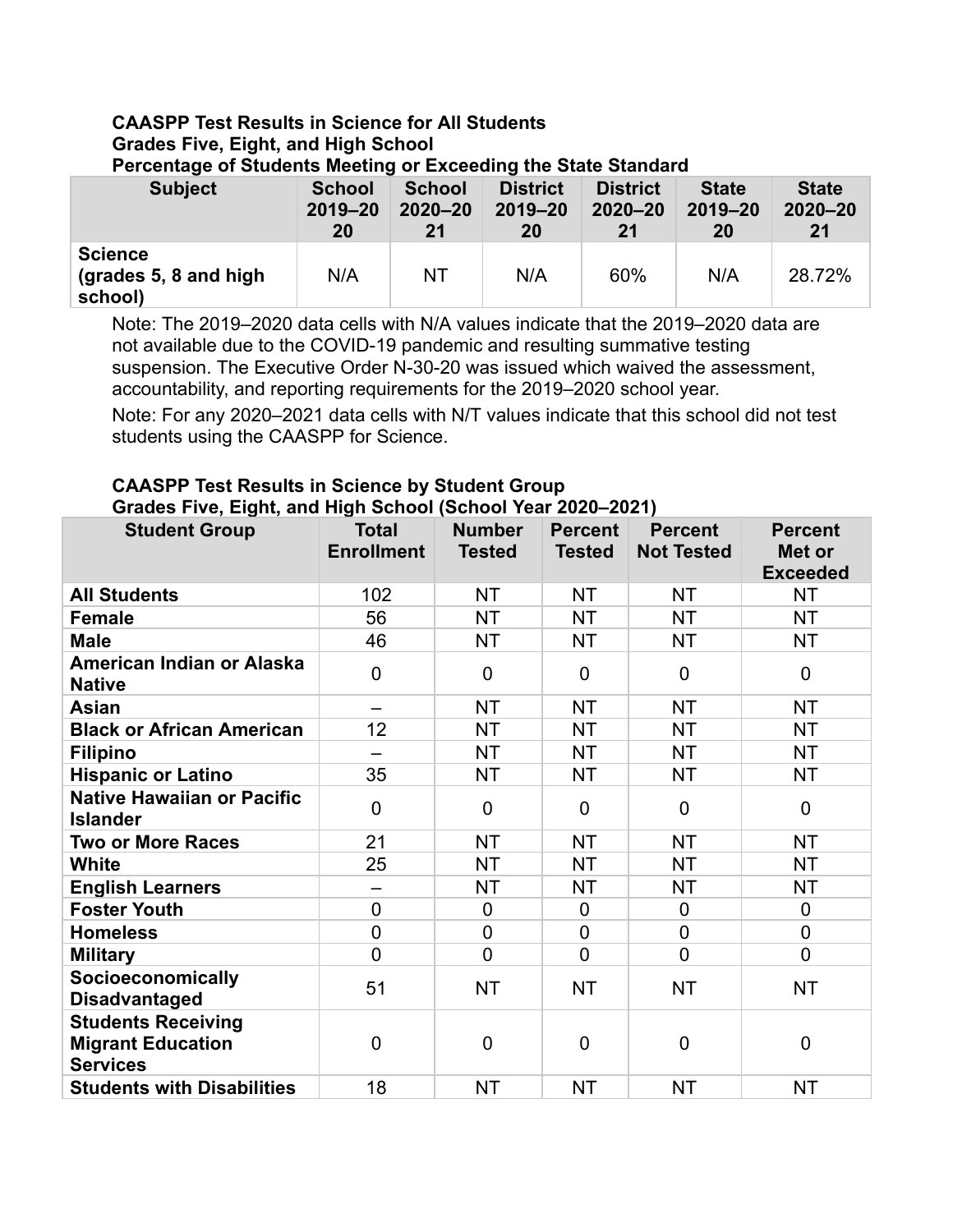Note: N/T values indicate that this school did not test students using the CAASPP for Science.

### **Career Technical Education Programs (School Year 2020–2021)**

Gateway Middle School does not offer CTE pathway courses.

# **Career Technical Education (CTE) Participation**

**(School Year 2020–2021)**

| <b>Measure</b>                                                                                                                    | <b>CTE Program</b><br><b>Participation</b> |
|-----------------------------------------------------------------------------------------------------------------------------------|--------------------------------------------|
| <b>Number of Pupils Participating in CTE</b>                                                                                      | N/A                                        |
| Percent of Pupils that Complete a CTE Program and Earn a High School<br><b>Diploma</b>                                            | N/A                                        |
| Percent of CTE Courses that are Sequenced or Articulated Between the<br><b>School and Institutions of Postsecondary Education</b> | N/A                                        |

**Course Enrollment/Completion of University of California (UC) and/or California State University (CSU) Admission Requirements**

| <b>UC/CSU Course Measure</b>                                                   | <b>Percent</b> |
|--------------------------------------------------------------------------------|----------------|
| 2020–2021 Pupils Enrolled in Courses Required for UC/CSU Admission             | N/A            |
| 2019–2020 Graduates Who Completed All Courses Required for UC/CSU<br>Admission | N/A            |

### **State Priority: Other Pupil Outcomes**

The SARC provides the following information relevant to the State priority: Other Pupil Outcomes (Priority 8):

**●** Pupil outcomes in the subject area of physical education

### **California Physical Fitness Test Results (School Year 2020–2021)**

| Grade | <b>Percentage of Students</b>                          | <b>Percentage of Students</b>                          | <b>Percentage of Students</b>                         |
|-------|--------------------------------------------------------|--------------------------------------------------------|-------------------------------------------------------|
| Level | <b>Meeting Four of Six</b><br><b>Fitness Standards</b> | <b>Meeting Five of Six</b><br><b>Fitness Standards</b> | <b>Meeting Six of Six</b><br><b>Fitness Standards</b> |
|       |                                                        |                                                        |                                                       |
|       | NT                                                     | NΤ                                                     | NT                                                    |

Note: Due to the COVID-19 crisis, the Physical Fitness Test was suspended during the 2020–2021 school year and therefore no data are reported.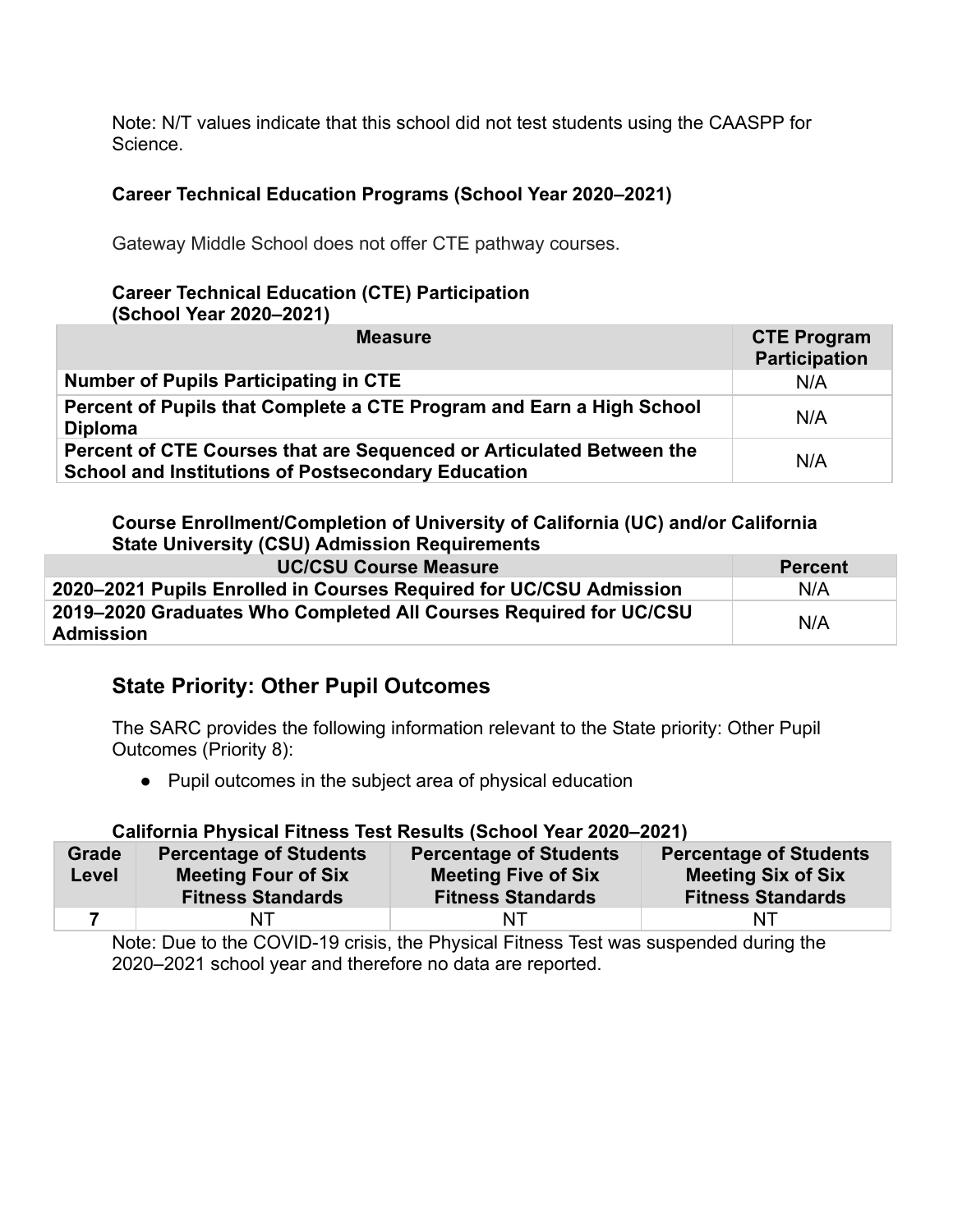# **C. Engagement**

### **State Priority: Parental Involvement**

The SARC provides the following information relevant to the State priority: Parental Involvement (Priority 3):

• Efforts the school district makes to seek parent input in making decisions regarding the school district and at each school site

### **Opportunities for Parental Involvement (School Year 2021–2022)**

At Gateway, we believe that parents and guardians play a vital role in the education of their children. While the middle years tend to be a time when students yearn for greater independence from their families, it is also a time when family involvement remains essential to students' academic success. Gateway is committed to working with parents to reach the academic and social goals necessary for student success in middle school and beyond.

To encourage continued family involvement during this critical transition from elementary school to middle school, Gateway Middle School also provides many other opportunities for meaningful family participation, including:

- Family Workshops and Information Nights
- Parent-Teacher-Student and Student-Led Conferences
- Gateway Parents Association (GPA)

### **State Priority: Pupil Engagement**

The SARC provides the following information relevant to the State priority: Pupil Engagement (Priority 5):

- High school dropout rates;
- High school graduation rates; and
- Chronic Absenteeism

| <b>Indicator</b>          | <u>Propout indictional Organisation indiction of the control indiction</u><br><b>School</b><br>19 | <b>School</b><br>2018-20 2019-20 2020-20<br>20 | <b>School</b><br>21 | <b>District</b><br>19 | <b>District</b><br>2018-20 2019-20 2020-20<br>20 | <b>District</b><br>21 | <b>State</b><br>2018-20 2019-20 2020-20<br>19 | <b>State</b><br>20 | <b>State</b><br>21 |
|---------------------------|---------------------------------------------------------------------------------------------------|------------------------------------------------|---------------------|-----------------------|--------------------------------------------------|-----------------------|-----------------------------------------------|--------------------|--------------------|
| <b>Dropout</b><br>Rate    | N/A                                                                                               | N/A                                            | N/A                 | 30.90                 | 12.60                                            | 36.60                 | 9.0                                           | 8.90               | 9.40               |
| <b>Graduation</b><br>Rate | N/A                                                                                               | N/A                                            | N/A                 | 64.60                 | 79.20                                            | 58.20                 | 84.50                                         | 84.20              | 83.60              |

### **Dropout Rate and Graduation Rate (Four-Year Cohort Rate)**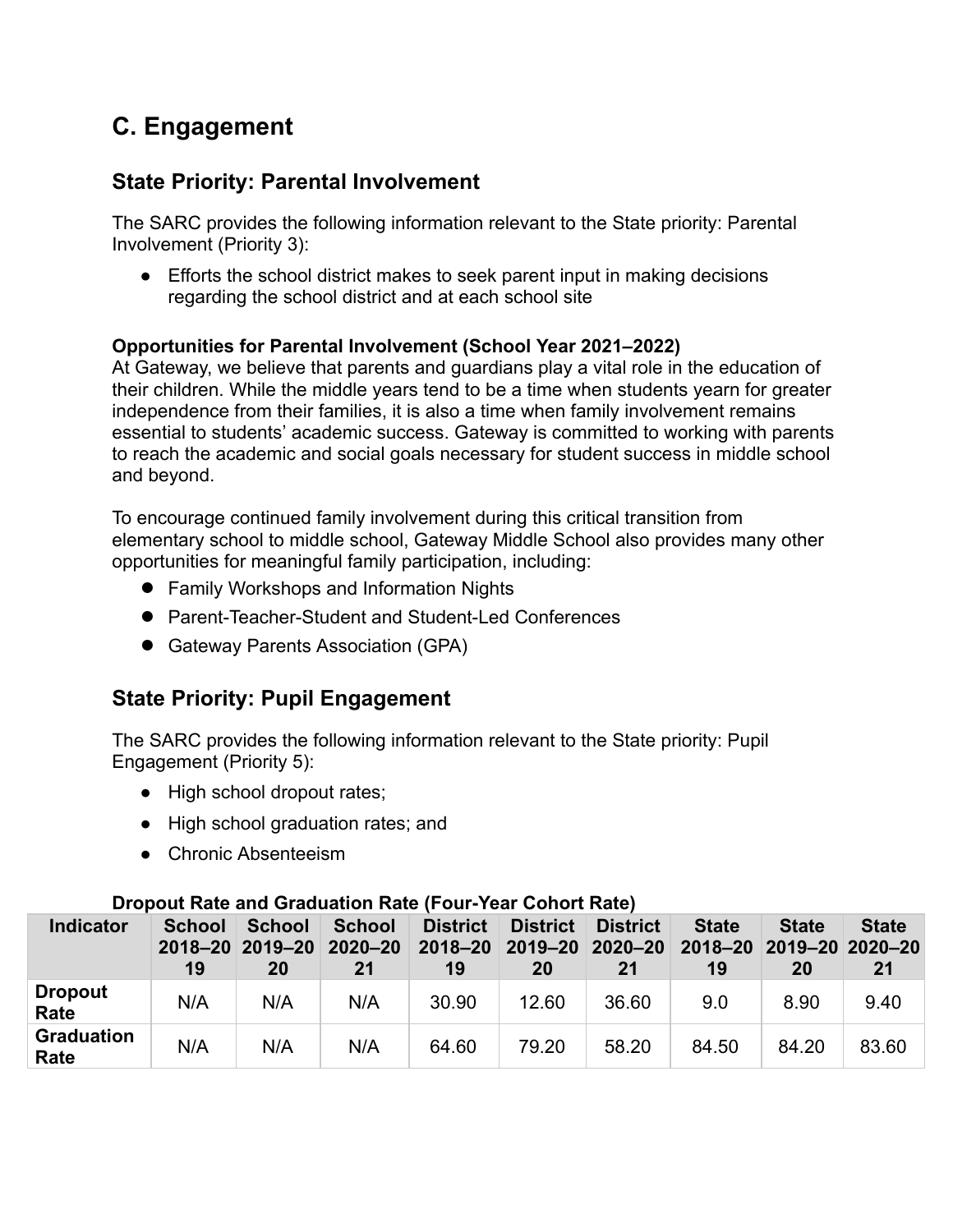| <b>Student Group</b>                                           | Number of<br><b>Students in</b><br><b>Cohort</b> | Number of<br><b>Cohort</b><br><b>Graduates</b> | <b>Cohort</b><br><b>Graduation</b><br>Rate |
|----------------------------------------------------------------|--------------------------------------------------|------------------------------------------------|--------------------------------------------|
| <b>All Students</b>                                            | N/A                                              | N/A                                            | N/A                                        |
| <b>Female</b>                                                  | N/A                                              | N/A                                            | N/A                                        |
| <b>Male</b>                                                    | N/A                                              | N/A                                            | N/A                                        |
| Non-Binary                                                     | N/A                                              | N/A                                            | N/A                                        |
| American Indian or Alaska Native                               | N/A                                              | N/A                                            | N/A                                        |
| Asian                                                          | N/A                                              | N/A                                            | N/A                                        |
| <b>Black or African American</b>                               | N/A                                              | N/A                                            | N/A                                        |
| <b>Filipino</b>                                                | N/A                                              | N/A                                            | N/A                                        |
| <b>Hispanic or Latino</b>                                      | N/A                                              | N/A                                            | N/A                                        |
| <b>Native Hawaiian or Pacific Islander</b>                     | N/A                                              | N/A                                            | N/A                                        |
| <b>Two or More Races</b>                                       | N/A                                              | N/A                                            | N/A                                        |
| <b>White</b>                                                   | N/A                                              | N/A                                            | N/A                                        |
| <b>English Learners</b>                                        | N/A                                              | N/A                                            | N/A                                        |
| <b>Foster Youth</b>                                            | N/A                                              | N/A                                            | N/A                                        |
| <b>Homeless</b>                                                | N/A                                              | N/A                                            | N/A                                        |
| <b>Socioeconomically Disadvantaged</b>                         | N/A                                              | N/A                                            | N/A                                        |
| <b>Students Receiving Migrant Education</b><br><b>Services</b> | N/A                                              | N/A                                            | N/A                                        |
| <b>Students with Disabilities</b>                              | N/A                                              | N/A                                            | N/A                                        |

### **Graduation Rate by Student Group (Four-Year Cohort Rate) (School Year 2020–2021)**

For information on the Four-Year Adjusted Cohort Graduation Rate (ACGR), visit the CDE Adjusted Cohort Graduation Rate web page at <https://www.cde.ca.gov/ds/ad/acgrinfo.asp>.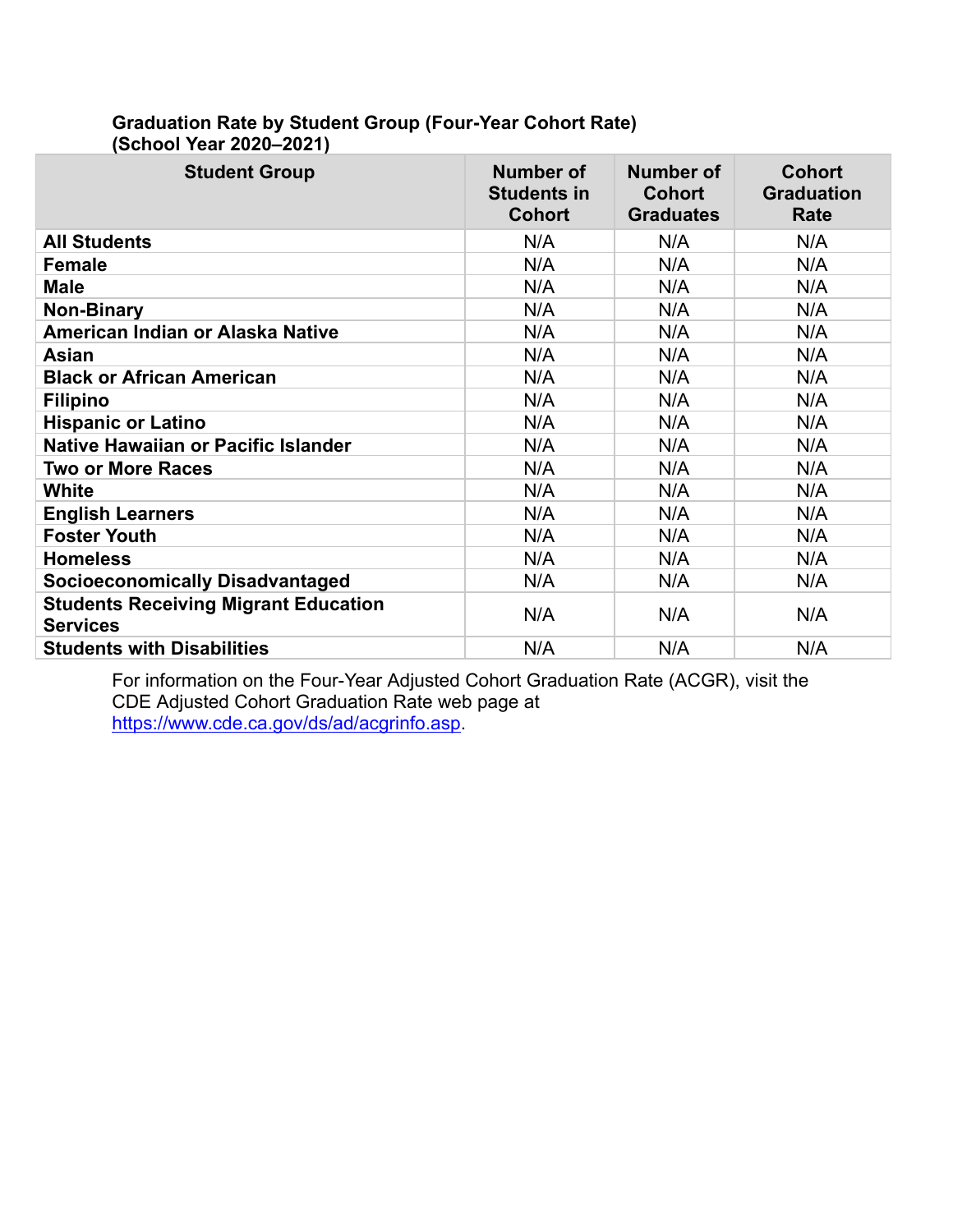### **Chronic Absenteeism by Student Group (School Year 2020–2021)**

| <b>Student Group</b>                                           | <b>Cumulative</b><br><b>Enrollment</b> | <b>Chronic</b><br><b>Absenteeism</b><br><b>Eligible</b><br><b>Enrollment</b> | <b>Chronic</b><br><b>Absenteeism</b><br>Count | <b>Chronic</b><br><b>Absenteeism</b><br>Rate |
|----------------------------------------------------------------|----------------------------------------|------------------------------------------------------------------------------|-----------------------------------------------|----------------------------------------------|
| <b>All Students</b>                                            | 317                                    | 307                                                                          | 0                                             | $\mathbf 0$                                  |
| <b>Female</b>                                                  | 162                                    | 157                                                                          | $\overline{0}$                                | $\overline{0}$                               |
| <b>Male</b>                                                    | 155                                    | 150                                                                          | $\overline{0}$                                | $\overline{0}$                               |
| American Indian or Alaska<br><b>Native</b>                     | 24                                     | 20                                                                           | $\overline{0}$                                | 0                                            |
| <b>Asian</b>                                                   | $\Omega$                               | $\Omega$                                                                     | $\overline{0}$                                | $\overline{0}$                               |
| <b>Black or African American</b>                               | 35                                     | 33                                                                           | 0                                             | $\overline{0}$                               |
| <b>Filipino</b>                                                | $\overline{4}$                         | $\overline{4}$                                                               | 0                                             | $\overline{0}$                               |
| <b>Hispanic or Latino</b>                                      | 85                                     | 84                                                                           | $\overline{0}$                                | $\overline{0}$                               |
| <b>Native Hawaiian or Pacific</b><br><b>Islander</b>           | $\overline{0}$                         | $\Omega$                                                                     | $\overline{0}$                                | $\overline{0}$                               |
| <b>Two or More Races</b>                                       | 32                                     | 32                                                                           | $\overline{0}$                                | $\overline{0}$                               |
| White                                                          | 64                                     | 61                                                                           | 0                                             | 0                                            |
| <b>English Learners</b>                                        | 33                                     | 31                                                                           | $\overline{0}$                                | 0                                            |
| <b>Foster Youth</b>                                            | $\overline{2}$                         | $\overline{2}$                                                               | $\overline{0}$                                | 0                                            |
| <b>Homeless</b>                                                | $\overline{0}$                         | $\Omega$                                                                     | $\overline{0}$                                | 0                                            |
| Socioeconomically<br><b>Disadvantaged</b>                      | 157                                    | 153                                                                          | 0                                             | 0                                            |
| <b>Students Receiving Migrant</b><br><b>Education Services</b> | $\overline{0}$                         | $\Omega$                                                                     | $\overline{0}$                                | $\overline{0}$                               |
| <b>Students with Disabilities</b>                              | 61                                     | 60                                                                           | 0                                             | 0                                            |

# **State Priority: School Climate**

The SARC provides the following information relevant to the State priority: School Climate (Priority 6):

- Pupil suspension rates;
- Pupil expulsion rates; and
- Other local measures on the sense of safety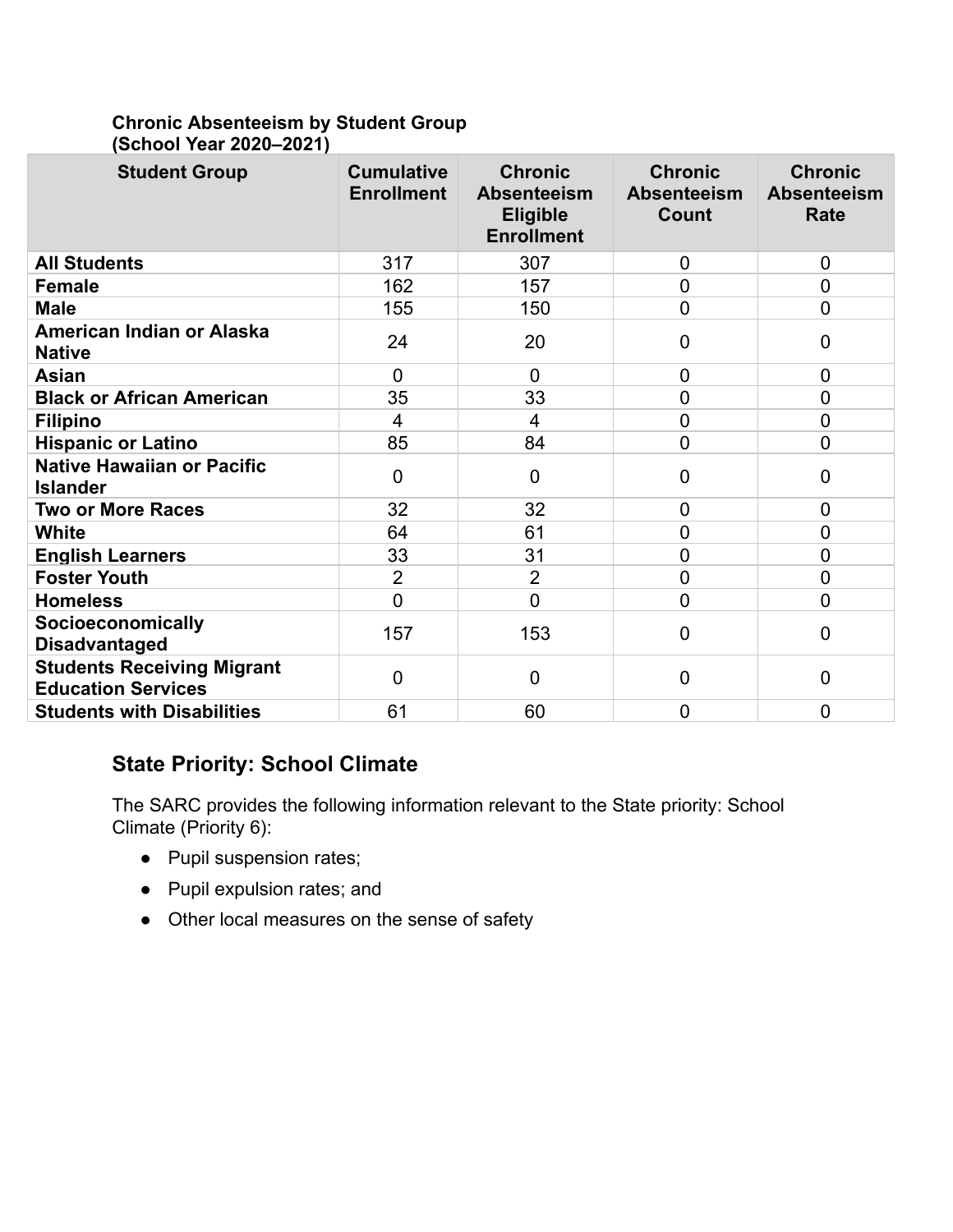### **Expulsion and Suspensions**

| inala collected between July through Julie, each full school year respectively. |                     |                            |                              |                              |                           |                           |  |  |
|---------------------------------------------------------------------------------|---------------------|----------------------------|------------------------------|------------------------------|---------------------------|---------------------------|--|--|
| Rate                                                                            | School<br>2018-2019 | <b>School</b><br>2020-2021 | <b>District</b><br>2018-2019 | <b>District</b><br>2020-2021 | <b>State</b><br>2018-2019 | <b>State</b><br>2020-2021 |  |  |
| <b>Suspensions</b>                                                              | $9.4\%$             | 0%                         | 1 71                         | $0.02\%$                     | 3.47%                     | $0.20\%$                  |  |  |
| <b>Expulsions</b>                                                               | 0%                  | 0%                         | $0\%$                        | 0%                           | $0.08\%$                  | $0\%$                     |  |  |

### **(data collected between July through June, each full school year respectively)**

Note: Data collected during the 2020–21 school year may not be comparable to earlier years of this collection due to differences in learning mode instruction in response to the COVID-19 pandemic.

#### **Suspensions and Expulsions for School Year 2019–2020 Only (data collected between July through February, partial school year due to the COVID-19 pandemic)**

| Rate               | <b>School 2019-2020</b> | <b>District 2019-2020</b> | State 2019-2020 |
|--------------------|-------------------------|---------------------------|-----------------|
| <b>Suspensions</b> | 3.15%                   | $1.31\%$                  | 2.45%           |
| <b>Expulsions</b>  | 0%                      | $0.01\%$                  | 0.05%           |

Note: The 2019–2020 suspensions and expulsions rate data are not comparable to other year data because the 2019–2020 school year is a partial school year due to the COVID-19 crisis. As such, it would be inappropriate to make any comparisons in rates of suspensions and expulsions in the 2019–2020 school year compared to other school years.

### **Suspensions and Expulsions by Student Group (School Year 2020–2021)**

| <b>Student Group</b>                                 | <b>Suspensions Rate</b> | <b>Expulsions Rate</b> |
|------------------------------------------------------|-------------------------|------------------------|
| <b>All Students</b>                                  |                         |                        |
| <b>Female</b>                                        |                         |                        |
| <b>Male</b>                                          |                         |                        |
| <b>Non-Binary</b>                                    |                         |                        |
| American Indian or Alaska Native                     |                         |                        |
| <b>Asian</b>                                         |                         |                        |
| <b>Black or African American</b>                     |                         |                        |
| <b>Filipino</b>                                      |                         |                        |
| <b>Hispanic or Latino</b>                            |                         |                        |
| <b>Native Hawaiian or Pacific Islander</b>           |                         |                        |
| <b>Two or More Races</b>                             |                         |                        |
| White                                                |                         |                        |
| <b>English Learners</b>                              |                         |                        |
| <b>Foster Youth</b>                                  | O                       |                        |
| <b>Homeless</b>                                      | 0                       |                        |
| <b>Socioeconomically Disadvantaged</b>               | 0                       |                        |
| <b>Students Receiving Migrant Education Services</b> |                         |                        |
| <b>Students with Disabilities</b>                    |                         |                        |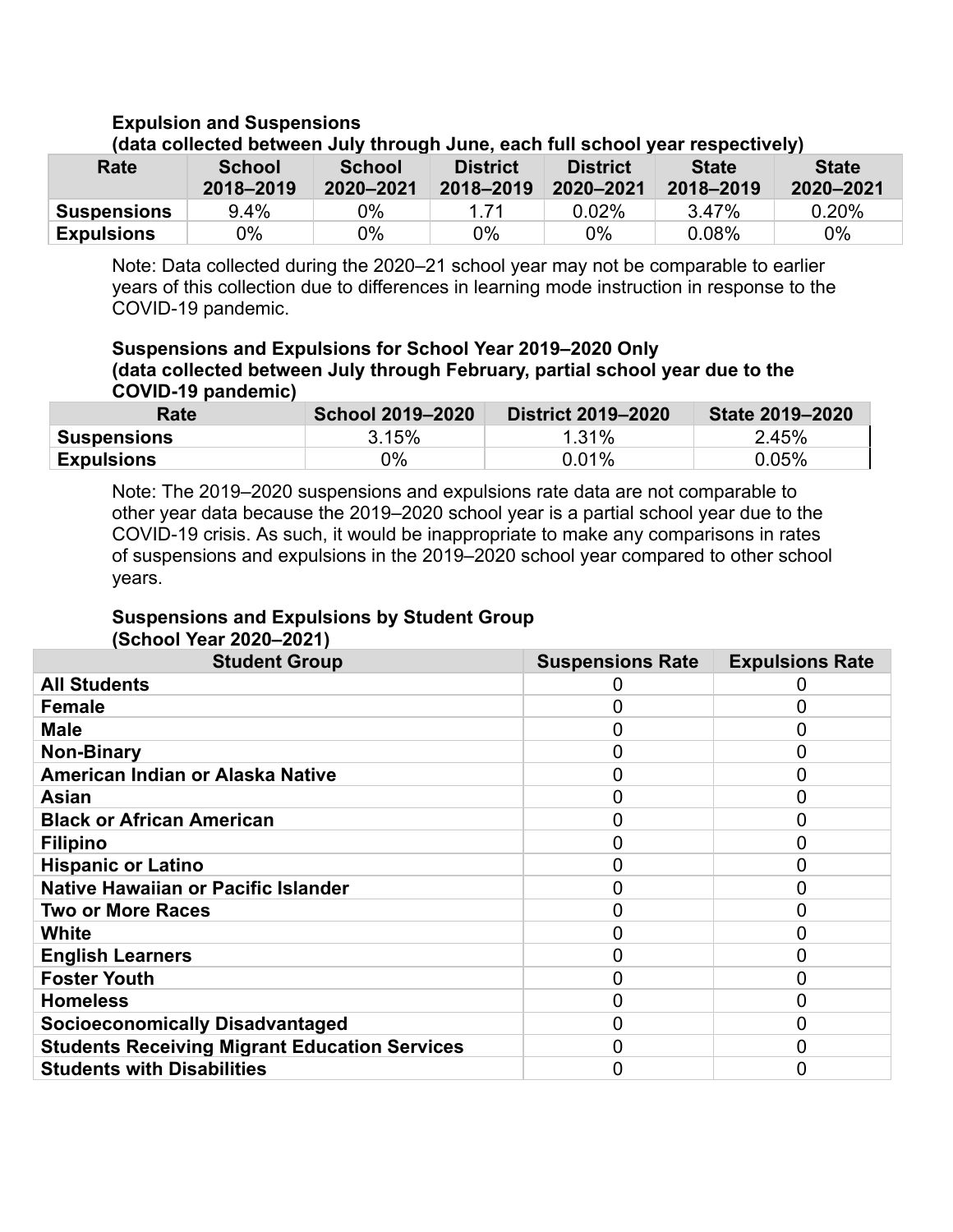### **School Safety Plan (School Year 2021–2022)**

Gateway maintains a School Safety Plan as a resource for prevention/mitigation, preparedness, response, and recovery planning and training. It is a living document that is updated annually and as necessary to meet site, District, and community needs and/or requirements. The purpose of this plan is to provide emergency response instructions, information and guidelines to

protect the safety and well-being of students and staff at the time of an emergency while classes or school-sponsored events are in session on our campus.

The plan objective is to protect the safety and welfare of students and staff, provide for a safe and coordinated response to emergency situations, protect the School's facilities and property, enable the School to restore normal conditions with minimal confusion in the shortest time possible and to provide for interface and coordination between the School, families and the community-wide Emergency Response centers.

Additionally, at Gateway Middle School we administered the California Healthy Kids Survey to students in grades 6-8 and we also administered a local survey to gauge school climate. We reviewed the results as a whole and also with particular attention paid to questions related to student perceptions of school safety and connectedness. We disaggregated our data to look at relevant subgroups including ethnicity/race, grade levels, and gender. Though there were differences among these groups on certain questions, we found no discernible trends across multiple questions or subjects.

We are pleased to report the following results of the survey:

Across all students at Gateway Middle School, the vast majority responded that "There is a teacher who really cares about me at my school;" only 8% of students disagreed with that statement.

Across all students at Gateway Middle School, the vast majority responded "I feel part of the school;" 12% disagreed with that statement.

Across all students at Gateway Middle School, the vast majority of students responded that "Teachers treat students fairly at my school;" 13% disagreed with that statement.

Across all students at Gateway Middle School, the vast majority responded "I feel safe at my school;" 11% disagreed with that statement.

# **D. Other SARC Information**

The information in this section is required to be in the SARC but is not included in the state priorities for LCFF.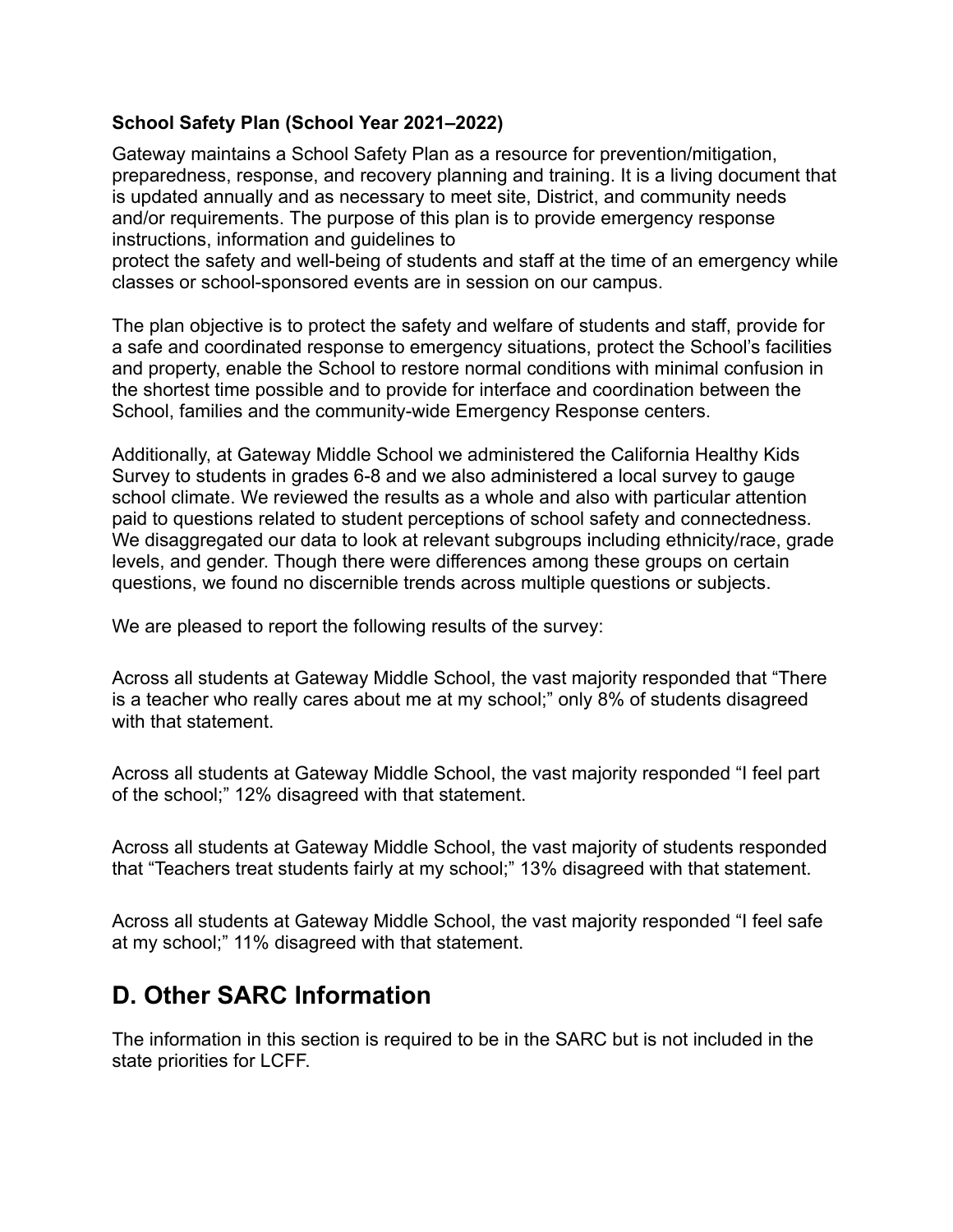#### **Grade Level Average Class Size Number of Classes\* 1-20 Number of Classes\* 21-32 Number of Classes\* 33+ 6** 26 0 8 0 **7** 26 0 8 0 **8** 26 0 8 0

### **Average Class Size and Class Size Distribution (Elementary) (School Year 2018–2019)**

\*Number of classes indicates how many classes fall into each size category (a range of total students per class).

\*\* "Other" category is for multi-grade level classes.

### **Average Class Size and Class Size Distribution (Elementary) (School Year 2019–2020)**

| Grade<br>Level | <b>Average Class</b><br><b>Size</b> | <b>Number</b><br>of Classes* 1-20 | <b>Number</b><br>of Classes* 21-32 | <b>Number</b><br>of Classes* 33+ |
|----------------|-------------------------------------|-----------------------------------|------------------------------------|----------------------------------|
|                | 26                                  |                                   |                                    |                                  |
|                | 26                                  |                                   |                                    |                                  |
|                | 26                                  |                                   |                                    |                                  |

\*Number of classes indicates how many classes fall into each size category (a range of total students per class).

\*\* "Other" category is for multi-grade level classes.

### **Average Class Size and Class Size Distribution (Elementary) (School Year 2020–2021)**

| Grade<br><b>Level</b> | <b>Average Class</b><br><b>Size</b> | Number of<br>Classes* 1-20 | Number of<br>Classes*21-32 | <b>Number of Classes*</b><br>$33+$ |
|-----------------------|-------------------------------------|----------------------------|----------------------------|------------------------------------|
|                       | 26                                  |                            |                            |                                    |
|                       | 26                                  |                            |                            |                                    |
|                       | 26                                  |                            |                            |                                    |

\*Number of classes indicates how many classes fall into each size category (a range of total students per class).

\*\* "Other" category is for multi-grade level classes.

#### **Average Class Size and Class Size Distribution (Secondary) (School Year 2018–2019)**

| <b>Subject</b>               | Average<br><b>Class Size</b> | <b>Number of</b><br>Classes*1-22 | <b>Number of</b><br>Classes*23-32 | Number of<br>Classes*33+ |
|------------------------------|------------------------------|----------------------------------|-----------------------------------|--------------------------|
| <b>English Language Arts</b> | 26                           |                                  |                                   |                          |
| <b>Mathematics</b>           | 26                           |                                  |                                   |                          |
| <b>Science</b>               | 26                           |                                  |                                   |                          |
| <b>Social Science</b>        | 26                           |                                  |                                   |                          |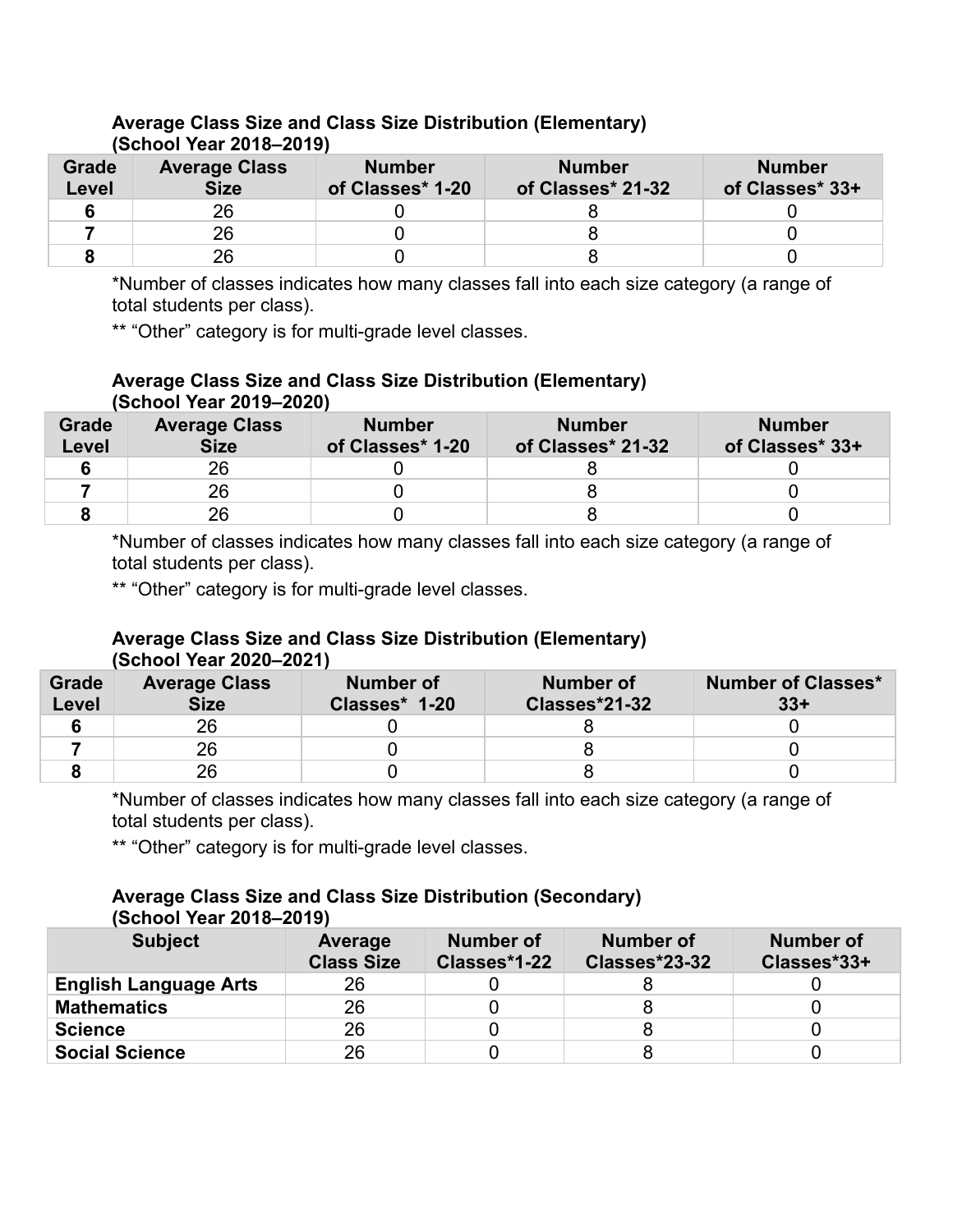\*Number of classes indicates how many classrooms fall into each size category (a range of total students per classroom). At the secondary school level, this information is reported by subject area rather than grade level.

| (SCNOOI YEAR 2019–2020)      |                                        |                            |                                    |                           |  |  |
|------------------------------|----------------------------------------|----------------------------|------------------------------------|---------------------------|--|--|
| <b>Subject</b>               | Average<br><b>Class</b><br><b>Size</b> | Number of<br>Classes* 1-22 | Number of<br><b>Classes* 23-32</b> | Number of<br>Classes* 33+ |  |  |
| <b>English Language Arts</b> | 26                                     |                            | 8                                  |                           |  |  |
| <b>Mathematics</b>           | 26                                     |                            | 8                                  |                           |  |  |
| <b>Science</b>               | 26                                     |                            | 8                                  |                           |  |  |
| <b>Social Science</b>        | 26                                     |                            |                                    |                           |  |  |

#### **Average Class Size and Class Size Distribution (Secondary)**  $(0.8018, 0.808)$

\*Number of classes indicates how many classrooms fall into each size category (a range of total students per classroom). At the secondary school level, this information is reported by subject area rather than grade level.

### **Average Class Size and Class Size Distribution (Secondary) (School Year 2020–2021)**

| <b>Subject</b>               | Average<br><b>Class Size</b> | Number of | Number of<br>Classes*1-22 Classes*23-32 | <b>Number of</b><br>Classes*<br>$33+$ |
|------------------------------|------------------------------|-----------|-----------------------------------------|---------------------------------------|
| <b>English Language Arts</b> | 26                           |           |                                         |                                       |
| <b>Mathematics</b>           | 26                           |           |                                         |                                       |
| <b>Science</b>               | 26                           |           |                                         |                                       |
| <b>Social Science</b>        | 26                           |           |                                         |                                       |

\*Number of classes indicates how many classrooms fall into each size category (a range of total students per classroom). At the secondary school level, this information is reported by subject area rather than grade level.

### **Ratio of Pupils to Academic Counselor (School Year 2020–2021)**

| Title                                | <b>Ratio</b>    |  |
|--------------------------------------|-----------------|--|
| <b>Pupils to Academic Counselor*</b> | 1/242, 1.25 FTE |  |

\*One full time equivalent (FTE) equals one staff member working full time; one FTE could also represent two staff members who each work 50 percent of full time.

### **Student Support Services Staff (School Year 2020–2021)**

| <b>Title</b>                                                         | Number of FTE*<br><b>Assigned to School</b> |
|----------------------------------------------------------------------|---------------------------------------------|
| <b>Counselor (Academic, Social/Behavioral or Career Development)</b> |                                             |
| Library Media Teacher (Librarian)                                    |                                             |
| Library Media Services Staff (Paraprofessional)                      |                                             |
| <b>Psychologist</b>                                                  |                                             |